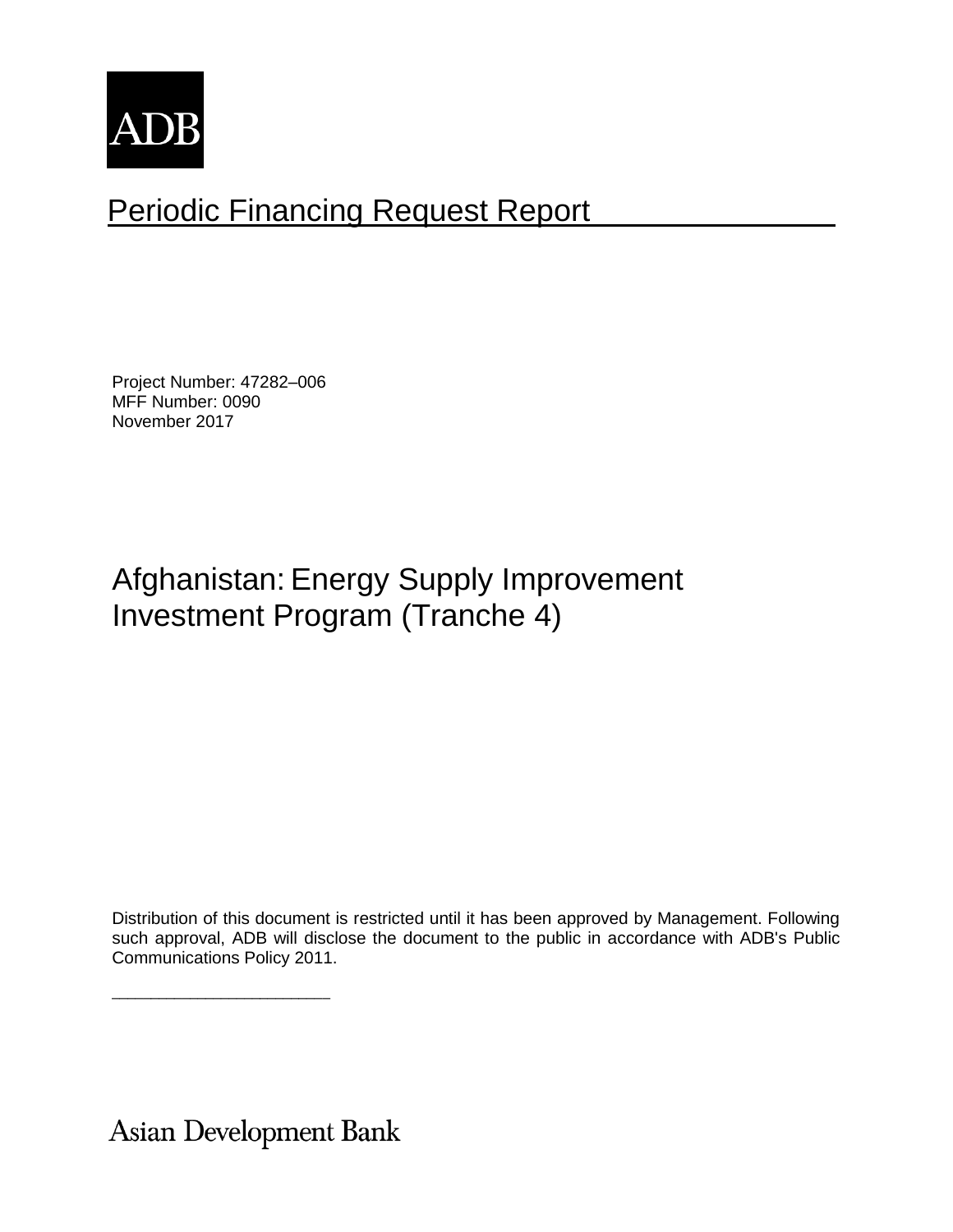# **CURRENCY EQUIVALENTS**

(as of 8 November 2017)

| Currency unit | $\overline{\phantom{0}}$ | afghani/s (AF) |
|---------------|--------------------------|----------------|
| AF1.00        | $=$                      | \$0.0145       |
| \$1.00        | $=$                      | AF68.72        |

#### **ABBREVIATIONS**

| <b>ADB</b>  | Asian Development Bank                |
|-------------|---------------------------------------|
| <b>ADF</b>  | Asian Development Fund                |
| <b>AITF</b> | Afghanistan Infrastructure Trust Fund |
| <b>DABS</b> | Da Afghanistan Breshna Sherkat        |
| <b>EMP</b>  | environmental management plan         |
| <b>FAM</b>  | facility administration manual        |
| <b>FMA</b>  | financial management assessment       |
| <b>MEW</b>  | Ministry of Energy and Water          |
| <b>MFF</b>  | multitranche financing facility       |
| <b>NESP</b> | National Energy Supply Program        |
| <b>PMO</b>  | program management office             |

# **WEIGHTS AND MEASURES**

| km  | – | kilometer        |
|-----|---|------------------|
| k۷  | — | kilovolt         |
| kWh | – | kilowatt hour    |
| MVA | – | Megavolt amphere |
| MW  |   | megawatt         |

# **NOTES**

- (i) The fiscal year (FY) of the Government of Afghanistan and its agencies ends on 20 December. FY before a calendar year denotes the year in which the fiscal year ends, e.g. FY2016 ends on 20 December 2016.
- (ii) In this report, "\$" refers to US dollars.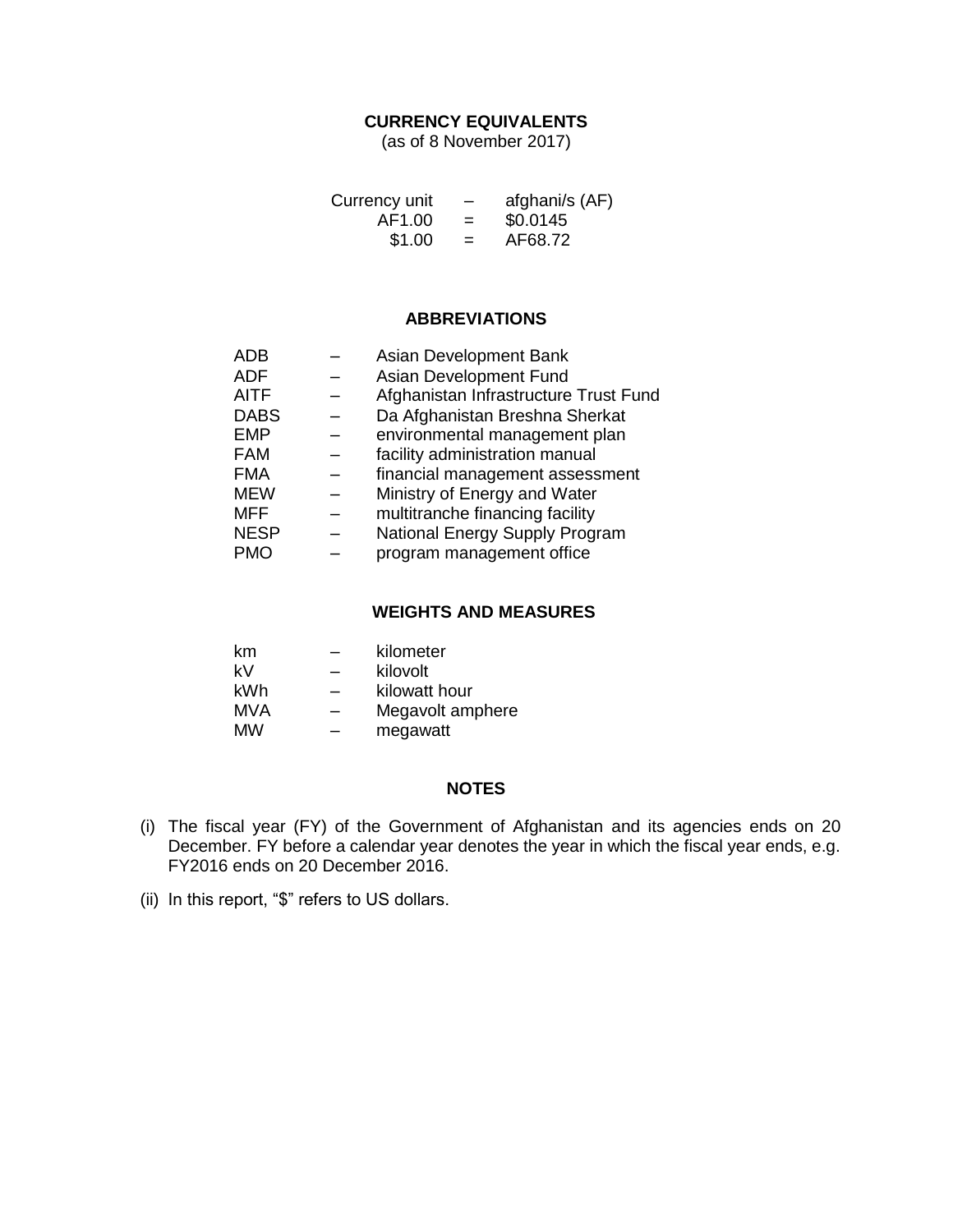| <b>Vice-President</b>                     | W. Zhang, Operations 1                                                                                                                                                                                                                                                                                                                                                                                                                                                                                                                                                                                                                                                                         |
|-------------------------------------------|------------------------------------------------------------------------------------------------------------------------------------------------------------------------------------------------------------------------------------------------------------------------------------------------------------------------------------------------------------------------------------------------------------------------------------------------------------------------------------------------------------------------------------------------------------------------------------------------------------------------------------------------------------------------------------------------|
| <b>Director General</b>                   | S. O'Sullivan, Central and West Asia Department (CWRD)                                                                                                                                                                                                                                                                                                                                                                                                                                                                                                                                                                                                                                         |
| <b>Director</b>                           | A. Bhargava, Energy Division, CWRD                                                                                                                                                                                                                                                                                                                                                                                                                                                                                                                                                                                                                                                             |
| <b>Team leader</b><br><b>Team members</b> | A. Aleem, Senior Energy Specialist, CWRD<br>A. Barseghyan, Energy Specialist, CWRD<br>N. Djenchuraev, Senior Environment Specialist, CWRD<br>H. Durrani, Senior Project Officer (Energy), CWRD<br>H. Maruyama, Principal Procurement Specialist, Operations Services<br>and Financial Management Department (OSFMD)<br>J. Nicolas, Senior Social Development Specialist (Safeguards), CWRD<br>D. Perkins, Senior Counsel, Office of the General Counsel<br>D. Pham, Senior Financial Management Specialist, CWRD<br>M. Rafi, Associate Safeguards Officer, CWRD<br>N. Rive, Climate Change Specialist, CWRD<br>A. Sakai, Energy Specialist, CWRD<br>E. Webb, Senior Operations Assistant, CWRD |

In preparing any country program or strategy, financing any project, or by making any designation of or reference to a particular territory or geographic area in this document, the Asian Development Bank does not intend to make any judgments as to the legal or other status of any territory or area.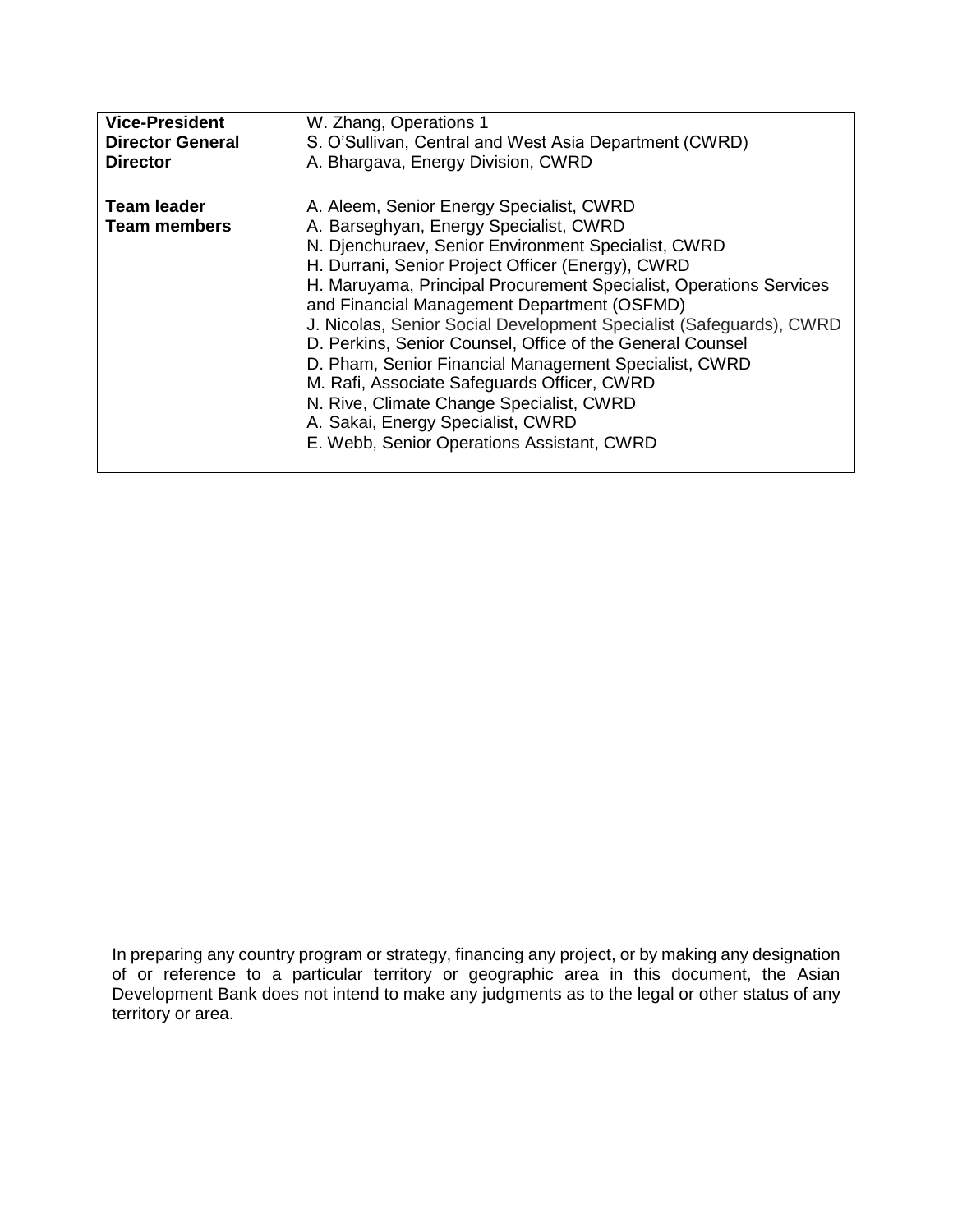# **CONTENTS**

**Page**

|      | TRANCHE AT A GLANCE                                                                                                                                                                                                              |                                   |
|------|----------------------------------------------------------------------------------------------------------------------------------------------------------------------------------------------------------------------------------|-----------------------------------|
| I.   | <b>BACKGROUND</b>                                                                                                                                                                                                                | 1                                 |
| ΙΙ.  | ASSESSMENT OF IMPLEMENTATION                                                                                                                                                                                                     | 1                                 |
| III. | PERIODIC FINANCING REQUEST                                                                                                                                                                                                       | 4                                 |
|      | Impact and Outcome<br>А.<br>В.<br>Output<br>C.<br><b>Investment and Financing Plans</b><br>D.<br><b>Implementation Arrangements</b><br>Е.<br><b>Project Readiness</b><br>F.<br>Advance Contracting and Retroactive Financing     | 4<br>4<br>4<br>5<br>6<br>7        |
| IV.  | DUE DILIGENCE                                                                                                                                                                                                                    | 7                                 |
|      | Technical<br>А.<br>В.<br><b>Economic and Financial</b><br>C.<br>Governance<br>D.<br>Poverty, Social, and Gender Dimensions<br>Е.<br>Safeguards<br>F.<br><b>Risks and Mitigating Measures</b><br>G.<br><b>Risk Categorization</b> | 7<br>7<br>8<br>8<br>9<br>10<br>10 |
| V.   | ASSURANCES AND CONDITIONS                                                                                                                                                                                                        | 10                                |
| VI.  | <b>RECOMMENDATION</b>                                                                                                                                                                                                            | 10                                |

# APPENDIXES

- 1. Design and Monitoring Framework for Project (Tranche 4)
- 2. Grant Agreement
- 3. Project Agreement
- 4. Updated Facility Administration Manual
- 5. Updated Contribution to the ADB Results Framework
- 6. Economic and Financial Assessments for Project (Tranche 4)<br>7. Updated Summary of Poverty Reduction and Social Strategy
- Updated Summary of Poverty Reduction and Social Strategy
- 8. Procurement Plan
- 9. Safeguard Reports
- 10. Updated Risk Assessment and Risk Management Plan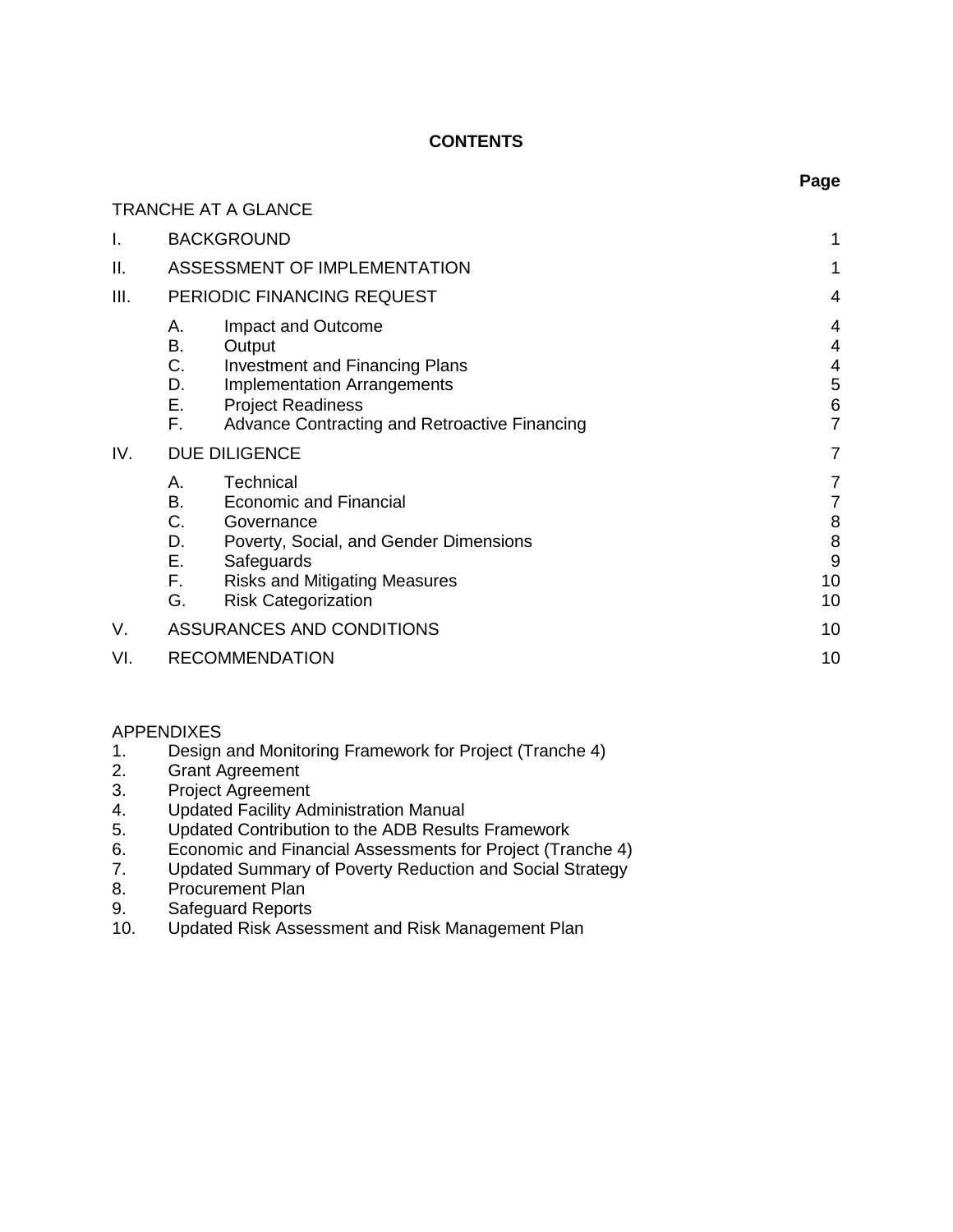# **TRANCHE AT A GLANCE**

| 1. Basic Data                                                                                  |                                                                                                                                          |                                         | Project Number: 47282-006              |        |
|------------------------------------------------------------------------------------------------|------------------------------------------------------------------------------------------------------------------------------------------|-----------------------------------------|----------------------------------------|--------|
| <b>Project Name</b>                                                                            | Energy Supply Improvement Investment Program<br>Tranche 4 (Formerly Multitranche Financing<br>Facility II: Energy Development 2014-2023) | <b>Department</b><br>/Division          | <b>CWRD/CWEN</b>                       |        |
| Country<br><b>Borrower</b>                                                                     | Afghanistan, Islamic Republic of<br>Afghanistan, Islamic Republic of                                                                     | <b>Executing Agency</b>                 | Da Afghanistan Breshna<br>Sherkat      |        |
| 2. Sector                                                                                      | Subsector(s)                                                                                                                             |                                         | <b>ADB Financing (\$ million)</b>      |        |
|                                                                                                |                                                                                                                                          |                                         | <b>Total</b>                           | 0.00   |
| 3. Strategic Agenda                                                                            | <b>Subcomponents</b>                                                                                                                     | <b>Climate Change Information</b>       |                                        |        |
| Inclusive economic<br>growth (IEG)<br>Environmentally<br>sustainable growth<br>(ESG)           | Pillar 2: Access to economic opportunities,<br>including jobs, made more inclusive<br>Environmental policy and legislation               | Climate Change impact on the<br>Project |                                        | Medium |
| 4. Drivers of Change                                                                           | <b>Components</b>                                                                                                                        |                                         | <b>Gender Equity and Mainstreaming</b> |        |
| Governance and<br>capacity development<br>(GCD)                                                | Institutional development<br>Organizational development                                                                                  | No gender elements (NGE)                |                                        | ℐ      |
| Knowledge solutions<br>(KNS)<br>Partnerships (PAR)                                             | Application and use of new knowledge<br>solutions in key operational areas<br>Official cofinancing<br>Regional organizations             |                                         |                                        |        |
| Private sector<br>development (PSD)                                                            | Conducive policy and institutional<br>environment                                                                                        |                                         |                                        |        |
| 5. Poverty and SDG Targeting                                                                   |                                                                                                                                          | <b>Location Impact</b>                  |                                        |        |
| Geographic Targeting<br><b>Household Targeting</b><br><b>SDG Targeting</b><br><b>SDG Goals</b> | Yes<br>No<br>Yes<br>SDG7, SDG8, SDG9                                                                                                     | <b>Not Applicable</b>                   |                                        |        |
| 6. Risk Categorization:                                                                        | Low                                                                                                                                      |                                         |                                        |        |
|                                                                                                | 7. Safeguard Categorization Environment: B Involuntary Resettlement: B Indigenous Peoples: C                                             |                                         |                                        |        |
| 8. Financing                                                                                   |                                                                                                                                          |                                         |                                        |        |
| <b>Modality and Sources</b>                                                                    |                                                                                                                                          |                                         | Amount (\$ million)                    |        |
| <b>ADB</b>                                                                                     |                                                                                                                                          |                                         |                                        | 0.00   |
| Cofinancing                                                                                    |                                                                                                                                          |                                         |                                        | 60.00  |
|                                                                                                | Afghanistan Infrastructure Trust Fund - Grant (Full ADB Administration)                                                                  |                                         |                                        | 60.00  |
| Counterpart                                                                                    |                                                                                                                                          |                                         |                                        | 5.00   |
| Government                                                                                     |                                                                                                                                          |                                         |                                        | 5.00   |
|                                                                                                |                                                                                                                                          | <b>Total</b>                            |                                        | 65.00  |
|                                                                                                |                                                                                                                                          |                                         |                                        |        |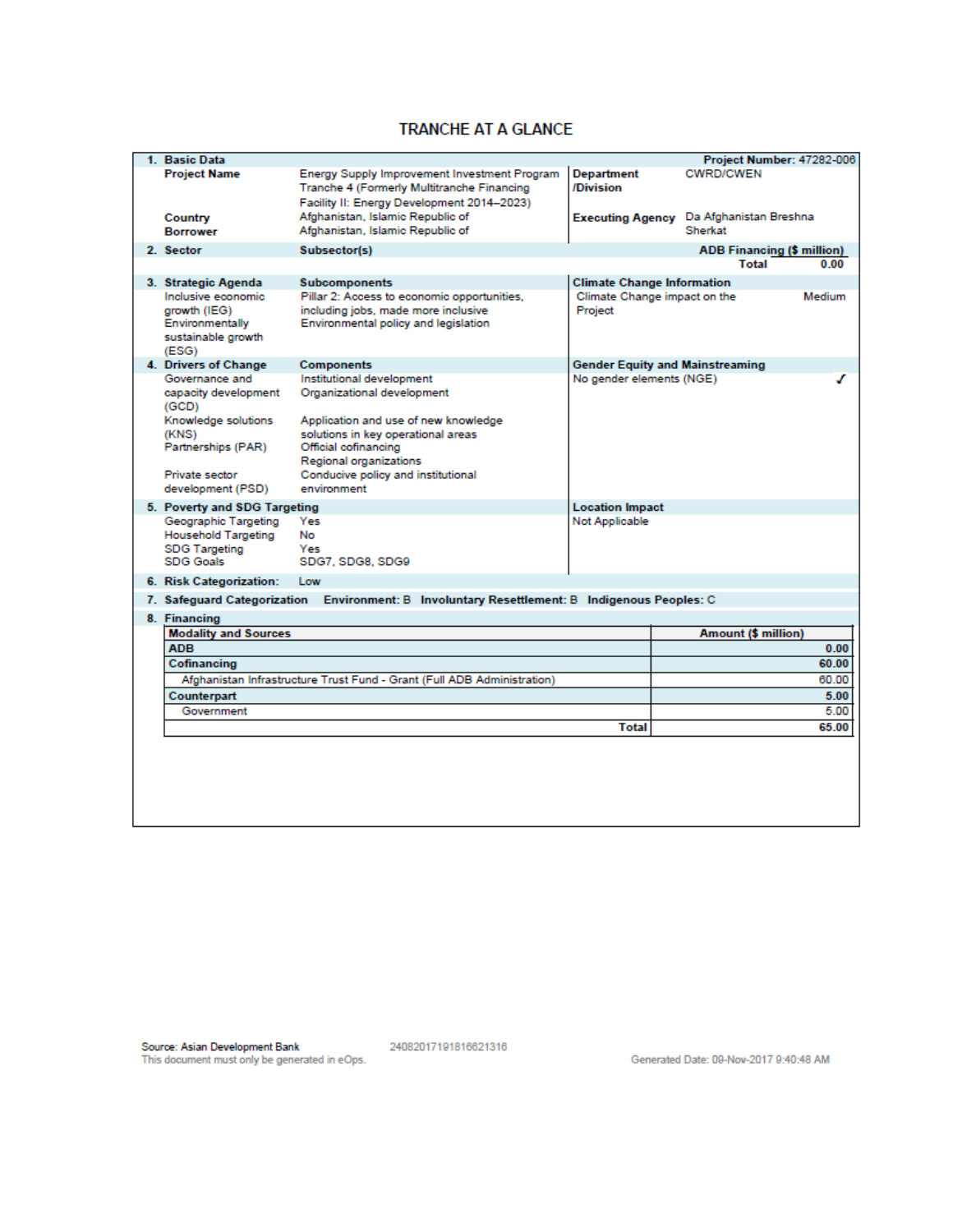#### **TRANCHE AT A GLANCE**

| Date of Receipt by ADB of PFR: 4 October 2017                                                                                                                                                                                                                                                                                                                                                                                                                                                                                                                                                                                                                                                                                                                                                                                                                                                                                                                                                                                                                                                                                                                                                                                                                                                                                                                                                                                                                                                                                                                                                                                                                                                                                                                                                                                                                                                                                                                                                                                                                                                                                                                                                                                                                                                                                                                                                                                                                                                                                                                                                                                                                                                                                                                                                                                                                                                                                                                                                                                                                                                                                                                                                                                                                                                                                         |                                                            | Tranche Number: 4                                                                                                                                                                                                                                                                                                                                                                                                                                                                                                                                                                                                                                                                                                                                                                                                                                                                                                                                                                                                                                                                                                                                                                                                                                                                                                                                                                                                                                                                                                                                                                                                                                                                 |                        |
|---------------------------------------------------------------------------------------------------------------------------------------------------------------------------------------------------------------------------------------------------------------------------------------------------------------------------------------------------------------------------------------------------------------------------------------------------------------------------------------------------------------------------------------------------------------------------------------------------------------------------------------------------------------------------------------------------------------------------------------------------------------------------------------------------------------------------------------------------------------------------------------------------------------------------------------------------------------------------------------------------------------------------------------------------------------------------------------------------------------------------------------------------------------------------------------------------------------------------------------------------------------------------------------------------------------------------------------------------------------------------------------------------------------------------------------------------------------------------------------------------------------------------------------------------------------------------------------------------------------------------------------------------------------------------------------------------------------------------------------------------------------------------------------------------------------------------------------------------------------------------------------------------------------------------------------------------------------------------------------------------------------------------------------------------------------------------------------------------------------------------------------------------------------------------------------------------------------------------------------------------------------------------------------------------------------------------------------------------------------------------------------------------------------------------------------------------------------------------------------------------------------------------------------------------------------------------------------------------------------------------------------------------------------------------------------------------------------------------------------------------------------------------------------------------------------------------------------------------------------------------------------------------------------------------------------------------------------------------------------------------------------------------------------------------------------------------------------------------------------------------------------------------------------------------------------------------------------------------------------------------------------------------------------------------------------------------------------|------------------------------------------------------------|-----------------------------------------------------------------------------------------------------------------------------------------------------------------------------------------------------------------------------------------------------------------------------------------------------------------------------------------------------------------------------------------------------------------------------------------------------------------------------------------------------------------------------------------------------------------------------------------------------------------------------------------------------------------------------------------------------------------------------------------------------------------------------------------------------------------------------------------------------------------------------------------------------------------------------------------------------------------------------------------------------------------------------------------------------------------------------------------------------------------------------------------------------------------------------------------------------------------------------------------------------------------------------------------------------------------------------------------------------------------------------------------------------------------------------------------------------------------------------------------------------------------------------------------------------------------------------------------------------------------------------------------------------------------------------------|------------------------|
| 9. Country Operations Business Plan                                                                                                                                                                                                                                                                                                                                                                                                                                                                                                                                                                                                                                                                                                                                                                                                                                                                                                                                                                                                                                                                                                                                                                                                                                                                                                                                                                                                                                                                                                                                                                                                                                                                                                                                                                                                                                                                                                                                                                                                                                                                                                                                                                                                                                                                                                                                                                                                                                                                                                                                                                                                                                                                                                                                                                                                                                                                                                                                                                                                                                                                                                                                                                                                                                                                                                   |                                                            |                                                                                                                                                                                                                                                                                                                                                                                                                                                                                                                                                                                                                                                                                                                                                                                                                                                                                                                                                                                                                                                                                                                                                                                                                                                                                                                                                                                                                                                                                                                                                                                                                                                                                   |                        |
| <b>CPS</b>                                                                                                                                                                                                                                                                                                                                                                                                                                                                                                                                                                                                                                                                                                                                                                                                                                                                                                                                                                                                                                                                                                                                                                                                                                                                                                                                                                                                                                                                                                                                                                                                                                                                                                                                                                                                                                                                                                                                                                                                                                                                                                                                                                                                                                                                                                                                                                                                                                                                                                                                                                                                                                                                                                                                                                                                                                                                                                                                                                                                                                                                                                                                                                                                                                                                                                                            |                                                            | https://www.adb.org/documents/afghanistan-interim-country-partnership-str                                                                                                                                                                                                                                                                                                                                                                                                                                                                                                                                                                                                                                                                                                                                                                                                                                                                                                                                                                                                                                                                                                                                                                                                                                                                                                                                                                                                                                                                                                                                                                                                         |                        |
| <b>COBP</b>                                                                                                                                                                                                                                                                                                                                                                                                                                                                                                                                                                                                                                                                                                                                                                                                                                                                                                                                                                                                                                                                                                                                                                                                                                                                                                                                                                                                                                                                                                                                                                                                                                                                                                                                                                                                                                                                                                                                                                                                                                                                                                                                                                                                                                                                                                                                                                                                                                                                                                                                                                                                                                                                                                                                                                                                                                                                                                                                                                                                                                                                                                                                                                                                                                                                                                                           |                                                            | ategy-2014-2015<br>https://www.adb.org/documents/afghanistan-country-operations-business-pl<br>an-2017-2019                                                                                                                                                                                                                                                                                                                                                                                                                                                                                                                                                                                                                                                                                                                                                                                                                                                                                                                                                                                                                                                                                                                                                                                                                                                                                                                                                                                                                                                                                                                                                                       |                        |
| 10. Tranche Summary                                                                                                                                                                                                                                                                                                                                                                                                                                                                                                                                                                                                                                                                                                                                                                                                                                                                                                                                                                                                                                                                                                                                                                                                                                                                                                                                                                                                                                                                                                                                                                                                                                                                                                                                                                                                                                                                                                                                                                                                                                                                                                                                                                                                                                                                                                                                                                                                                                                                                                                                                                                                                                                                                                                                                                                                                                                                                                                                                                                                                                                                                                                                                                                                                                                                                                                   |                                                            |                                                                                                                                                                                                                                                                                                                                                                                                                                                                                                                                                                                                                                                                                                                                                                                                                                                                                                                                                                                                                                                                                                                                                                                                                                                                                                                                                                                                                                                                                                                                                                                                                                                                                   |                        |
| ampheres) will be installed at this substation.<br>Impact: Access to sustainable energy supply across Afghanistan improved.<br>province                                                                                                                                                                                                                                                                                                                                                                                                                                                                                                                                                                                                                                                                                                                                                                                                                                                                                                                                                                                                                                                                                                                                                                                                                                                                                                                                                                                                                                                                                                                                                                                                                                                                                                                                                                                                                                                                                                                                                                                                                                                                                                                                                                                                                                                                                                                                                                                                                                                                                                                                                                                                                                                                                                                                                                                                                                                                                                                                                                                                                                                                                                                                                                                               |                                                            | Technical and capacity constraints in Afghanistan have inhibited electrification rate at 32%, which is among the lowest 5% globally.<br>20 out of 34 provinces are not connected to grid supply which increases cost of doing business, deteriorates environment, and<br>subdues sustainable development indicators. This constrains growth; creates disparities; and fuels ethnic and regional tensions,<br>insecurity, and discontent. The proposed tranche will extend the national grid into eastern provinces with a population of nearly 2<br>million, and will allow evacuation of indigenous generation and extension of power interconnection towards Pakistan. The Tranche 4<br>will construct a 220-kilovolt (kV) transmission line between Kabul and Jalalabad. An additional transformer of 200 MVA (megavolt<br>Outcome: Imported and indigenous power supplies to eastern Afghanistan increased<br>Outputs: (i) Transmission capacity expanded in eastern Afghanistan, and (ii) Power distribution capacity increased in Nangarhar<br>Implementation Arrangements: Da Afghanistan Breshna Sherkat will be the executing agency.<br>Project Readiness: Project preparatory consultants conducted due diligence that is concurred by the Government. The EA has a<br>staffed and functional Program Management Office, which has implemented and commissioned more than 10 220-kV transmission<br>line projects since 2009 and is versed with technical and operational aspects of turnkey contracting. The invitation to bid will be<br>released in January 2018, immediately after the grant signing. ADB-funded program management and implementation consultants |                        |
|                                                                                                                                                                                                                                                                                                                                                                                                                                                                                                                                                                                                                                                                                                                                                                                                                                                                                                                                                                                                                                                                                                                                                                                                                                                                                                                                                                                                                                                                                                                                                                                                                                                                                                                                                                                                                                                                                                                                                                                                                                                                                                                                                                                                                                                                                                                                                                                                                                                                                                                                                                                                                                                                                                                                                                                                                                                                                                                                                                                                                                                                                                                                                                                                                                                                                                                                       |                                                            |                                                                                                                                                                                                                                                                                                                                                                                                                                                                                                                                                                                                                                                                                                                                                                                                                                                                                                                                                                                                                                                                                                                                                                                                                                                                                                                                                                                                                                                                                                                                                                                                                                                                                   |                        |
| will assist the PMO in bid evaluation process. The project is designed in line with the FCAS Approach paper, to address<br>procurement (readiness and broadening qualification requirements), security, and PMO capacity.<br>11. Significant Developments in the MFF and Previous Tranches<br>The MFF implementation is satisfactory, albeit slower than projected. Construction on 5 turnkey contracts under tranches 1 and 2<br>will begin in January 2018. Tranche1 has 2 turnkey contracts and 3 consulting packages while tranche 2 has 4 turnkey contracts.<br>Tranche 3, approved on 29 September 2017, awaits effectivity. Out of 14 Framework Financing Agreement (FFA) undertakings, 6<br>have been fully complied with, 7 are ongoing, and only 1 is overdue. The critical reforms including cost reflective tariff, preparation<br>of interim business plan, operations and maintenance strategy, and the electricity services act have all been instituted and adopted.<br>The tariff model and framework will be finalized and adopted in mid-2018, as committed. All tranche 1 and tranche 2 covenants are<br>ongoing, except the submission of annual audited entity financial statements, which will be completed and submitted in Q1 2018.<br>Currently, no environmental or social safeguards issues are outstanding. Upon contracts award, detailed design will be undertaken<br>by turnkey contractors and all safeguards, including Initial Environmental Examination Reports (IEE) and Land Acquisition and<br>Resettlement Plans (LARP) will be updated and implemented before physical construction begins. The Electricity Services Law,<br>enacted in 2016 clarifies the roles of DABS and MEW, and provides the legal and regulatory framework for private sector<br>participation in energy sector. DABS has completed its O&M strategy, in line with international best practice. As covenanted, DABS'<br>O&M unit became operational in January 2017 and is overseeing the implementation strategy. ADB assisted DABS' business plan<br>and its tariff model and framework, are on track for approval and adoption by 30 June 2018. Thereafter, DABS will regularly adjust<br>tariffs to ensure full cost-recovery.<br>The ADB project cycle in Afghanistan highlights systemic portfolio problems, including slow procurement, security concerns, weak<br>capacity of the government, and lack of project readiness. A targeted approach from project concept to project commissioning for<br>fragile and conflict affected states (FCAS), as agreed with the Government under the Enhanced Delivery Approach, is under<br>implementation. As numerous donors (on- and off-budget) finance investments, a sound coordination mechanism is critical to avoid<br>overlaps and system planning failures. Lessons incorporated from ADB's ongoing investments in Afghanistan's energy sector<br>include the need to (i) finance security, demining, and taxes through project costs; (ii) streamline procurement and implementation<br>through use of turnkey contracting as the default choice, (iii) improve project readiness through advance actions, (iv) provide<br>tranches flexible to match country's emerging needs in line with FCAS of Afghanistan, and (v) provide capacity support to DABS. |                                                            |                                                                                                                                                                                                                                                                                                                                                                                                                                                                                                                                                                                                                                                                                                                                                                                                                                                                                                                                                                                                                                                                                                                                                                                                                                                                                                                                                                                                                                                                                                                                                                                                                                                                                   |                        |
| 12. Milestones<br><b>Estimated Approval</b>                                                                                                                                                                                                                                                                                                                                                                                                                                                                                                                                                                                                                                                                                                                                                                                                                                                                                                                                                                                                                                                                                                                                                                                                                                                                                                                                                                                                                                                                                                                                                                                                                                                                                                                                                                                                                                                                                                                                                                                                                                                                                                                                                                                                                                                                                                                                                                                                                                                                                                                                                                                                                                                                                                                                                                                                                                                                                                                                                                                                                                                                                                                                                                                                                                                                                           | <b>Estimated Completion*</b>                               |                                                                                                                                                                                                                                                                                                                                                                                                                                                                                                                                                                                                                                                                                                                                                                                                                                                                                                                                                                                                                                                                                                                                                                                                                                                                                                                                                                                                                                                                                                                                                                                                                                                                                   |                        |
| 29 November 2017                                                                                                                                                                                                                                                                                                                                                                                                                                                                                                                                                                                                                                                                                                                                                                                                                                                                                                                                                                                                                                                                                                                                                                                                                                                                                                                                                                                                                                                                                                                                                                                                                                                                                                                                                                                                                                                                                                                                                                                                                                                                                                                                                                                                                                                                                                                                                                                                                                                                                                                                                                                                                                                                                                                                                                                                                                                                                                                                                                                                                                                                                                                                                                                                                                                                                                                      | 31 December 2021                                           |                                                                                                                                                                                                                                                                                                                                                                                                                                                                                                                                                                                                                                                                                                                                                                                                                                                                                                                                                                                                                                                                                                                                                                                                                                                                                                                                                                                                                                                                                                                                                                                                                                                                                   |                        |
| <b>13. Linked Documents</b>                                                                                                                                                                                                                                                                                                                                                                                                                                                                                                                                                                                                                                                                                                                                                                                                                                                                                                                                                                                                                                                                                                                                                                                                                                                                                                                                                                                                                                                                                                                                                                                                                                                                                                                                                                                                                                                                                                                                                                                                                                                                                                                                                                                                                                                                                                                                                                                                                                                                                                                                                                                                                                                                                                                                                                                                                                                                                                                                                                                                                                                                                                                                                                                                                                                                                                           |                                                            |                                                                                                                                                                                                                                                                                                                                                                                                                                                                                                                                                                                                                                                                                                                                                                                                                                                                                                                                                                                                                                                                                                                                                                                                                                                                                                                                                                                                                                                                                                                                                                                                                                                                                   |                        |
|                                                                                                                                                                                                                                                                                                                                                                                                                                                                                                                                                                                                                                                                                                                                                                                                                                                                                                                                                                                                                                                                                                                                                                                                                                                                                                                                                                                                                                                                                                                                                                                                                                                                                                                                                                                                                                                                                                                                                                                                                                                                                                                                                                                                                                                                                                                                                                                                                                                                                                                                                                                                                                                                                                                                                                                                                                                                                                                                                                                                                                                                                                                                                                                                                                                                                                                                       |                                                            | <b>Required Document</b>                                                                                                                                                                                                                                                                                                                                                                                                                                                                                                                                                                                                                                                                                                                                                                                                                                                                                                                                                                                                                                                                                                                                                                                                                                                                                                                                                                                                                                                                                                                                                                                                                                                          | <b>Disclosure Date</b> |
| <b>MFF</b>                                                                                                                                                                                                                                                                                                                                                                                                                                                                                                                                                                                                                                                                                                                                                                                                                                                                                                                                                                                                                                                                                                                                                                                                                                                                                                                                                                                                                                                                                                                                                                                                                                                                                                                                                                                                                                                                                                                                                                                                                                                                                                                                                                                                                                                                                                                                                                                                                                                                                                                                                                                                                                                                                                                                                                                                                                                                                                                                                                                                                                                                                                                                                                                                                                                                                                                            |                                                            | Report and Recommendation of the President                                                                                                                                                                                                                                                                                                                                                                                                                                                                                                                                                                                                                                                                                                                                                                                                                                                                                                                                                                                                                                                                                                                                                                                                                                                                                                                                                                                                                                                                                                                                                                                                                                        |                        |
| Weblink:                                                                                                                                                                                                                                                                                                                                                                                                                                                                                                                                                                                                                                                                                                                                                                                                                                                                                                                                                                                                                                                                                                                                                                                                                                                                                                                                                                                                                                                                                                                                                                                                                                                                                                                                                                                                                                                                                                                                                                                                                                                                                                                                                                                                                                                                                                                                                                                                                                                                                                                                                                                                                                                                                                                                                                                                                                                                                                                                                                                                                                                                                                                                                                                                                                                                                                                              | nvestment-program-rrp<br>Periodic Financing Request Report | http://www.adb.org/projects/documents/afg-energy-supply-improvement-i                                                                                                                                                                                                                                                                                                                                                                                                                                                                                                                                                                                                                                                                                                                                                                                                                                                                                                                                                                                                                                                                                                                                                                                                                                                                                                                                                                                                                                                                                                                                                                                                             | 10-DEC-2015            |
|                                                                                                                                                                                                                                                                                                                                                                                                                                                                                                                                                                                                                                                                                                                                                                                                                                                                                                                                                                                                                                                                                                                                                                                                                                                                                                                                                                                                                                                                                                                                                                                                                                                                                                                                                                                                                                                                                                                                                                                                                                                                                                                                                                                                                                                                                                                                                                                                                                                                                                                                                                                                                                                                                                                                                                                                                                                                                                                                                                                                                                                                                                                                                                                                                                                                                                                                       |                                                            | http://www.adb.org/Documents/LinkedDocs/?id=47282-006-DraftPFRR                                                                                                                                                                                                                                                                                                                                                                                                                                                                                                                                                                                                                                                                                                                                                                                                                                                                                                                                                                                                                                                                                                                                                                                                                                                                                                                                                                                                                                                                                                                                                                                                                   | Disclosed upon         |
|                                                                                                                                                                                                                                                                                                                                                                                                                                                                                                                                                                                                                                                                                                                                                                                                                                                                                                                                                                                                                                                                                                                                                                                                                                                                                                                                                                                                                                                                                                                                                                                                                                                                                                                                                                                                                                                                                                                                                                                                                                                                                                                                                                                                                                                                                                                                                                                                                                                                                                                                                                                                                                                                                                                                                                                                                                                                                                                                                                                                                                                                                                                                                                                                                                                                                                                                       |                                                            |                                                                                                                                                                                                                                                                                                                                                                                                                                                                                                                                                                                                                                                                                                                                                                                                                                                                                                                                                                                                                                                                                                                                                                                                                                                                                                                                                                                                                                                                                                                                                                                                                                                                                   | approval               |
|                                                                                                                                                                                                                                                                                                                                                                                                                                                                                                                                                                                                                                                                                                                                                                                                                                                                                                                                                                                                                                                                                                                                                                                                                                                                                                                                                                                                                                                                                                                                                                                                                                                                                                                                                                                                                                                                                                                                                                                                                                                                                                                                                                                                                                                                                                                                                                                                                                                                                                                                                                                                                                                                                                                                                                                                                                                                                                                                                                                                                                                                                                                                                                                                                                                                                                                                       |                                                            |                                                                                                                                                                                                                                                                                                                                                                                                                                                                                                                                                                                                                                                                                                                                                                                                                                                                                                                                                                                                                                                                                                                                                                                                                                                                                                                                                                                                                                                                                                                                                                                                                                                                                   |                        |
| (i) Environment                                                                                                                                                                                                                                                                                                                                                                                                                                                                                                                                                                                                                                                                                                                                                                                                                                                                                                                                                                                                                                                                                                                                                                                                                                                                                                                                                                                                                                                                                                                                                                                                                                                                                                                                                                                                                                                                                                                                                                                                                                                                                                                                                                                                                                                                                                                                                                                                                                                                                                                                                                                                                                                                                                                                                                                                                                                                                                                                                                                                                                                                                                                                                                                                                                                                                                                       | <b>IEE - Initial Environment Examination</b>               | https://www.adb.org/projects/documents/afg-47282-006-iee                                                                                                                                                                                                                                                                                                                                                                                                                                                                                                                                                                                                                                                                                                                                                                                                                                                                                                                                                                                                                                                                                                                                                                                                                                                                                                                                                                                                                                                                                                                                                                                                                          | 31-OCT-2017            |
| <b>Weblink:</b>                                                                                                                                                                                                                                                                                                                                                                                                                                                                                                                                                                                                                                                                                                                                                                                                                                                                                                                                                                                                                                                                                                                                                                                                                                                                                                                                                                                                                                                                                                                                                                                                                                                                                                                                                                                                                                                                                                                                                                                                                                                                                                                                                                                                                                                                                                                                                                                                                                                                                                                                                                                                                                                                                                                                                                                                                                                                                                                                                                                                                                                                                                                                                                                                                                                                                                                       |                                                            | EARF - Environmental Assessment and Review Framework                                                                                                                                                                                                                                                                                                                                                                                                                                                                                                                                                                                                                                                                                                                                                                                                                                                                                                                                                                                                                                                                                                                                                                                                                                                                                                                                                                                                                                                                                                                                                                                                                              |                        |
|                                                                                                                                                                                                                                                                                                                                                                                                                                                                                                                                                                                                                                                                                                                                                                                                                                                                                                                                                                                                                                                                                                                                                                                                                                                                                                                                                                                                                                                                                                                                                                                                                                                                                                                                                                                                                                                                                                                                                                                                                                                                                                                                                                                                                                                                                                                                                                                                                                                                                                                                                                                                                                                                                                                                                                                                                                                                                                                                                                                                                                                                                                                                                                                                                                                                                                                                       |                                                            | https://www.adb.org/projects/documents/afg-47282-006-earf                                                                                                                                                                                                                                                                                                                                                                                                                                                                                                                                                                                                                                                                                                                                                                                                                                                                                                                                                                                                                                                                                                                                                                                                                                                                                                                                                                                                                                                                                                                                                                                                                         | 31-OCT-2017            |
| (ii) Involuntary resettlement<br><b>Weblink:</b>                                                                                                                                                                                                                                                                                                                                                                                                                                                                                                                                                                                                                                                                                                                                                                                                                                                                                                                                                                                                                                                                                                                                                                                                                                                                                                                                                                                                                                                                                                                                                                                                                                                                                                                                                                                                                                                                                                                                                                                                                                                                                                                                                                                                                                                                                                                                                                                                                                                                                                                                                                                                                                                                                                                                                                                                                                                                                                                                                                                                                                                                                                                                                                                                                                                                                      | RP - Resettlement Plan                                     | https://www.adb.org/projects/documents/afg-47282-006-rp                                                                                                                                                                                                                                                                                                                                                                                                                                                                                                                                                                                                                                                                                                                                                                                                                                                                                                                                                                                                                                                                                                                                                                                                                                                                                                                                                                                                                                                                                                                                                                                                                           | 31-OCT-2017            |
|                                                                                                                                                                                                                                                                                                                                                                                                                                                                                                                                                                                                                                                                                                                                                                                                                                                                                                                                                                                                                                                                                                                                                                                                                                                                                                                                                                                                                                                                                                                                                                                                                                                                                                                                                                                                                                                                                                                                                                                                                                                                                                                                                                                                                                                                                                                                                                                                                                                                                                                                                                                                                                                                                                                                                                                                                                                                                                                                                                                                                                                                                                                                                                                                                                                                                                                                       | <b>RF</b> - Resettlement Framework                         | https://www.adb.org/projects/documents/afg-47282-006-rf                                                                                                                                                                                                                                                                                                                                                                                                                                                                                                                                                                                                                                                                                                                                                                                                                                                                                                                                                                                                                                                                                                                                                                                                                                                                                                                                                                                                                                                                                                                                                                                                                           | 31-OCT-2017            |
|                                                                                                                                                                                                                                                                                                                                                                                                                                                                                                                                                                                                                                                                                                                                                                                                                                                                                                                                                                                                                                                                                                                                                                                                                                                                                                                                                                                                                                                                                                                                                                                                                                                                                                                                                                                                                                                                                                                                                                                                                                                                                                                                                                                                                                                                                                                                                                                                                                                                                                                                                                                                                                                                                                                                                                                                                                                                                                                                                                                                                                                                                                                                                                                                                                                                                                                                       |                                                            |                                                                                                                                                                                                                                                                                                                                                                                                                                                                                                                                                                                                                                                                                                                                                                                                                                                                                                                                                                                                                                                                                                                                                                                                                                                                                                                                                                                                                                                                                                                                                                                                                                                                                   |                        |

\* For Tranches, this refers to the financial closing date.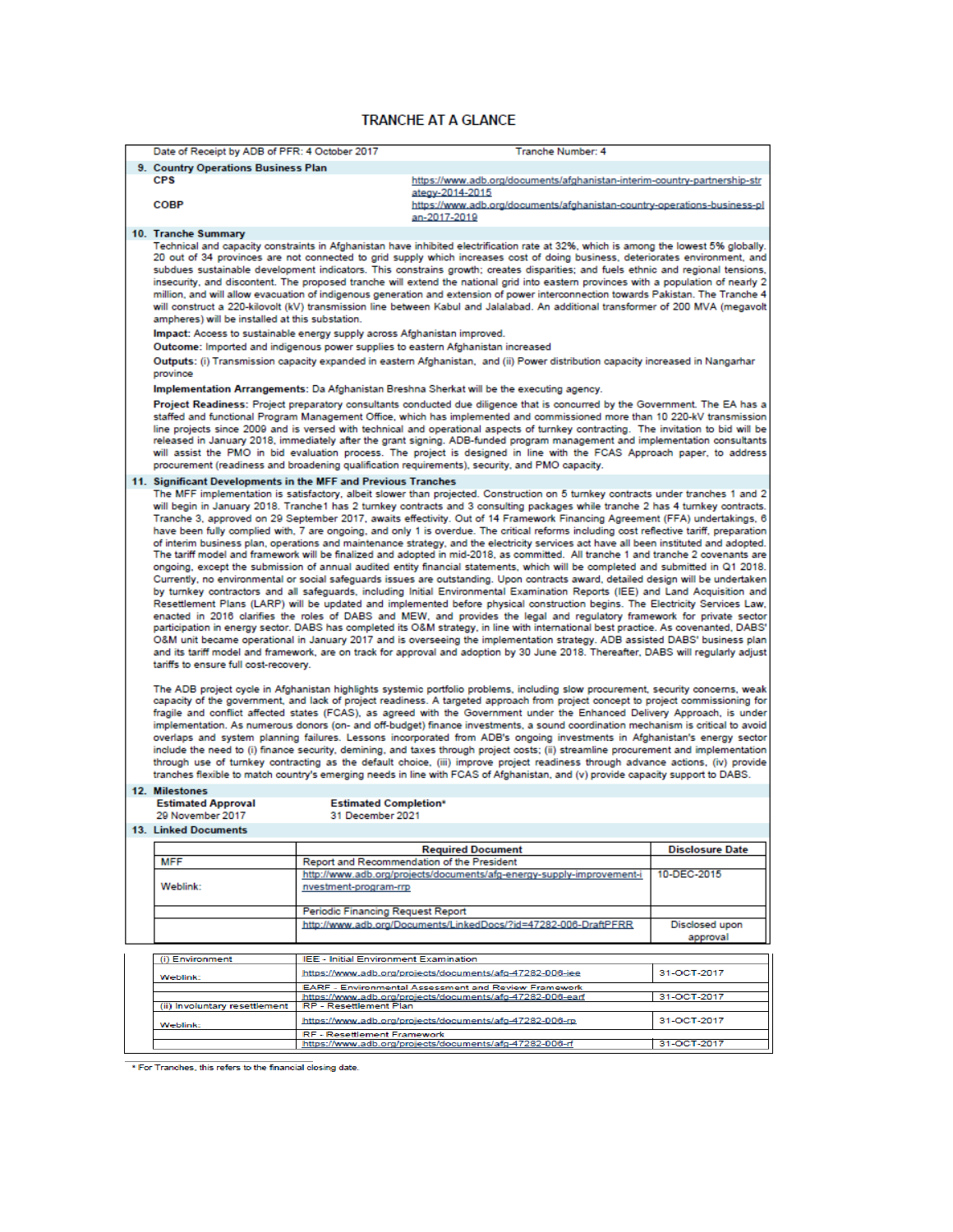# **I. BACKGROUND**

<span id="page-6-1"></span><span id="page-6-0"></span>1. The ongoing Energy Supply Improvement Investment Program, approved in 2015, is assisting to reinforce first generation energy projects and finance new investments for trade and regional cooperation, strengthen the country's energy infrastructure to match growing demand, increase energy supply and the electrification rate, and improve operational efficiency in the sector.<sup>1</sup> The multitranche financing facility (MFF) Program is implementing components of the government's energy sector road map, policy framework, and the envisaged investment plan as confirmed in its power sector master plan,<sup>2</sup> 2012–2032 and gas development master plan, 2015– 2035, both of which are integrated into a consolidated National Energy Supply Program (NESP).<sup>3</sup> The \$10.1 billion NESP aims to i) increase the electrification rate from 30% to 83%, (ii) increase domestic generation from 20% to 67%, and (iii) strengthen power exchange and trade options by 2030.

2. **Energy Situation**. The critical capacity and technical constraints in the country's energy supply chain have limited electrification rate to only 32% thereby ranking Afghanistan in the lowest 5% in per capita energy consumption globally. The estimated suppressed demand is 3,000 megawatts (MW). The system is currently capable of wheeling only 1,300 MW due to lack of generation, transmission and distribution infrastructure. In 2016, nearly 77% (4,455 gigawatt-hours) of the total electricity supply was imported from Afghanistan's four neighboring countries. However, as the country's power system is not synchronized with any of these four importing countries, this is causing islanding of individual system. As the result, Afghan power network is split into 10 power islands which increases costs and reduces reliability of supply. This impedes efficient load dispatch and results in a higher probability of blackouts because of (i) lack of reserves and high dependency on feeds from importing countries, and (ii) lesser utilization of indigenous generation due to constraints in rearranging the loads . Lack of financing has left significant renewable energy and fossil fuel reserves untapped while the absence of transboundary water sharing arrangements with adjoining countries has resulted in sub-optimal hydropower development.

3. **Energy infrastructure constraints.** Of the 519 MW available installed capacity which can produce into 1,307 gigwatt-hours), 51% is thermal (diesel and furnace oil) with a generation cost of \$0.25–\$0.35 per kilowatt-hour, nearly four to five times cost of imported power. The remaining 49% (254 MW) is from hydropower, which is seasonal and has a capacity factor of less than 40%. No new hydropower, gas, or coal generation has been added since the 1980s.<sup>4</sup> The lack of transmission and distribution infrastructure suppresses demand. The latent demand is nearly 3,000 MW. A unified grid will secure power supply from a balanced energy mix, achieve diversification, and share reserve capacity, as well as strengthen Afghanistan's role as an electricity transit corridor between energy-rich Central Asia and energy-poor South Asia. Afghanistan is an anchor in the regional Turkmenistan–Uzbekistan–Tajikistan–Afghanistan– Pakistan (TUTAP) interconnection, Turkmenistan–Afghanistan–Pakistan–India (TAPI) natural gas pipeline project and Turkmenistan-Afghanistan-Pakistan (TAP) power interconnection project.

4. **Sector Progress**. Despite impediments, the sector has reduced the technical, fiscal, and governance deficits. Access to electricity increased from 5% in 2001 to 32% in 2017, system

 $\overline{a}$ 

<sup>1</sup> ADB. 2015. *Report and Recommendation of the President to the Board of Directors: Proposed Multitranche Financing Facility and Administration of Grant Energy Supply Improvement Investment Program*. Manila (MFF 0090- AFG, \$1,200 million, approved on 4 December).

<sup>&</sup>lt;sup>2</sup> ADB. 2010. *Technical Assistance to Afghanistan for the Power Sector Master Plan. Manila (TA 7637-AFG, \$1.5)* million, approved on 6 November).

<sup>&</sup>lt;sup>3</sup> Footnote 5. Due to fiscal constraints, the government is expected to finance only 5% (\$500 million) of the NESP.

<sup>4</sup> The World Bank and the Government of the United States are assisting rehabilitation of three hydropower plants.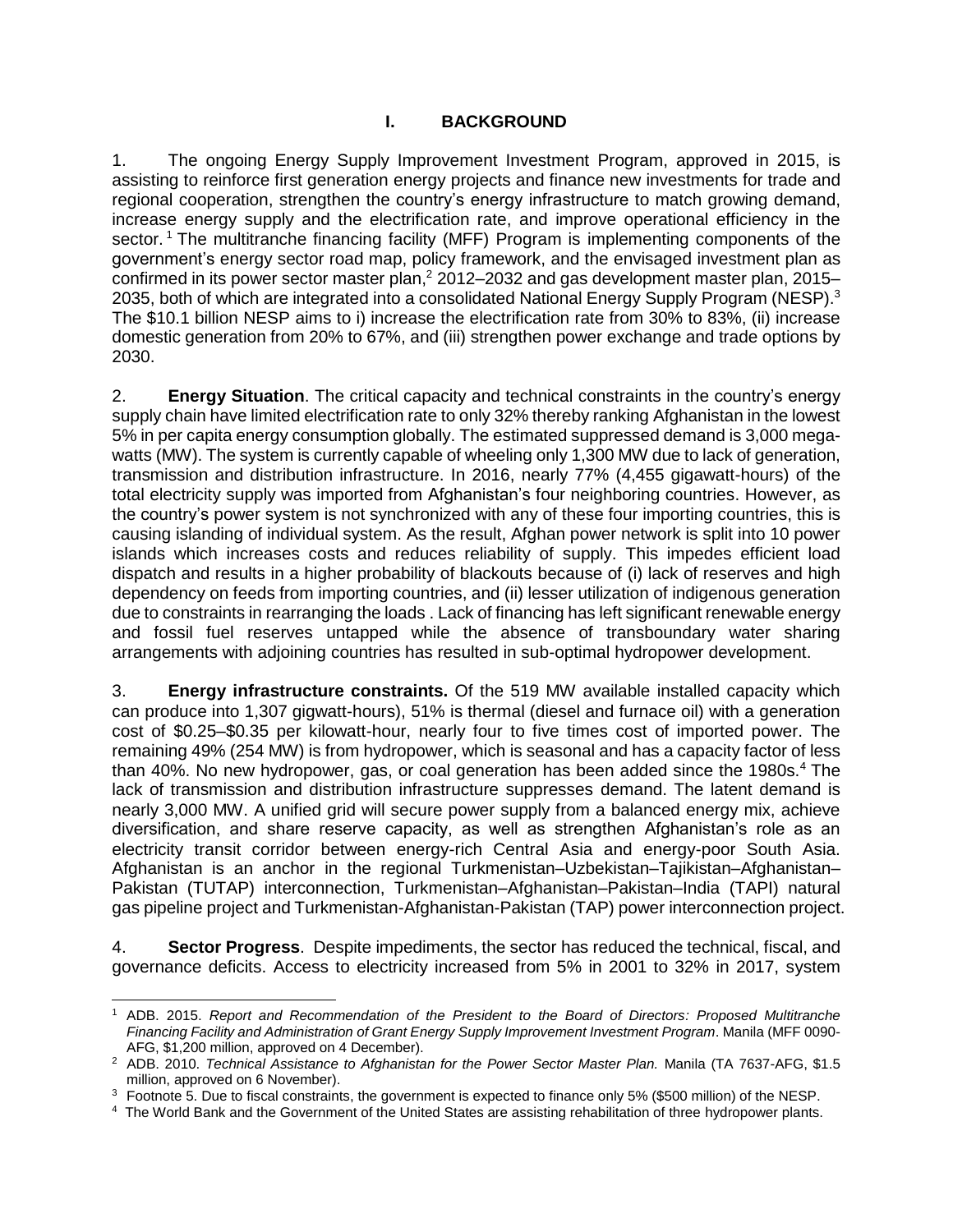losses dropped from 70% in 2002 to 23% in 2017, collection rates increased from 50% in 2002 to 90% in 2016, revenues have increased 15% every quarter since 2009, and the sector was corporatized through the formation of corporate power utility Da Afghanistan Breshna Sherkat (DABS) in 2009 and the Afghan Gas Enterprise in 2011. The power subsector in Afghanistan made substantial progress in meeting the strategic objectives and milestones set out in 2012, including (i) greater efficiency from existing operations (rehabilitation of hydropower plants and transmission and/or distribution networks); (ii) improvement in sector governance (formulation of electricity services law, renewable energy policy and autonomous power utility, and institutionalization of operations and management system); (iii) promotion of rural electrification (development of off-grid networks); and (iv) investments in new capacity (development of additional generation, transmission, and distribution systems).

5. For tranche 4, the Government of Afghanistan, in early 2017, requested ADB to finance extension of the north-east power grid to eastern load centers, interconnect isolated networks towards a unified grid, and underpin power system stability. The project preparatory consultant undertook work during July−October 2017, including due diligence for technical, financial, economic, and social safeguards impacts of the project. An ADB fact-finding mission fielded in late September 2017 (i) confirmed the project's viability based on consultant's input; (ii) guided DABS and the consultant on remaining tasks for project preparation; (iii) finalized the financial management analysis and project financial and economic analyses; and (iv) confirmed availability of government's counterpart financing.

6. **The Project.** Currently 20 out of 34 provinces in Afghanistan are not connected to the power grid supply which increases cost of doing business, deteriorates environment, and subdues sustainable development indicators. This in turn constrains growth opportunities in the east; creates disparities in the country's economic development; and fuels ethnic and regional tensions, insecurity, and discontent. The proposed tranche will extend and strengthen the national grid into eastern provinces with a population of nearly 2 million, and will allow evacuation of indigenous generation as well as extension of TUTAP power interconnection towards Pakistan. The tranche 4 will construct a 190 kilometer 220-kilovolt (kV) transmission line between capital city Kabul and Nangarhar provincial capital Jalalabad. The transmission line will be connected to the 220/20-kV Arghundy substation (under construction in Kabul province under ADB assisted G-0184) at its western end, with an existing 220/20-kV sub-station in Jalalabad city (Nangarhar province) in eastern Afghanistan, at its eastern end. An additional transformer of 200 MVA (megavolt ampheres) will be procured and installed at this substation. The proposed transmission line would provide significant value addition to (i) extend and supply Turkmen, Uzbek and Tajik imported power of up to 320 MW to eastern provinces under the ongoing power purchase and sales agreements,<sup>5</sup> (ii) evacuate power from multiple photovoltaic solar projects of up to 100 MW (under implementation and planned) in the region, (iii) provide sustainable power to two industrial parks in eastern Afghanistan, (iv) strengthen supplies from 100 MW Naghlu hydropower plant, and (v) enable grid stability by interconnection with transmission lines in adjoining provinces. The transmission line will have capacity to energize additional 300,000 new connections to residential, commercial and industrial consumers. The project would ensure access to additional gridelectricity to existing and new customers in Jalalabad region. About 50 MW of power evacuated by the transmission line shall be used in the industrial park near Jalalabad. Nearly 150 MW of power shall be consumed by existing households and the new connections being added gradually by DABS in the area.

<sup>5</sup> Under an existing approved framework, power purchase and sales agreement have been signed with Turkmenistan in 2015 to provide 300 MW (increased upto 500 MW) of power from 2019 – 2028. The power purchase agreements with Uzbekistan (300 MW) and Tajikistan (300 MW during May to Sep) are renewed annually.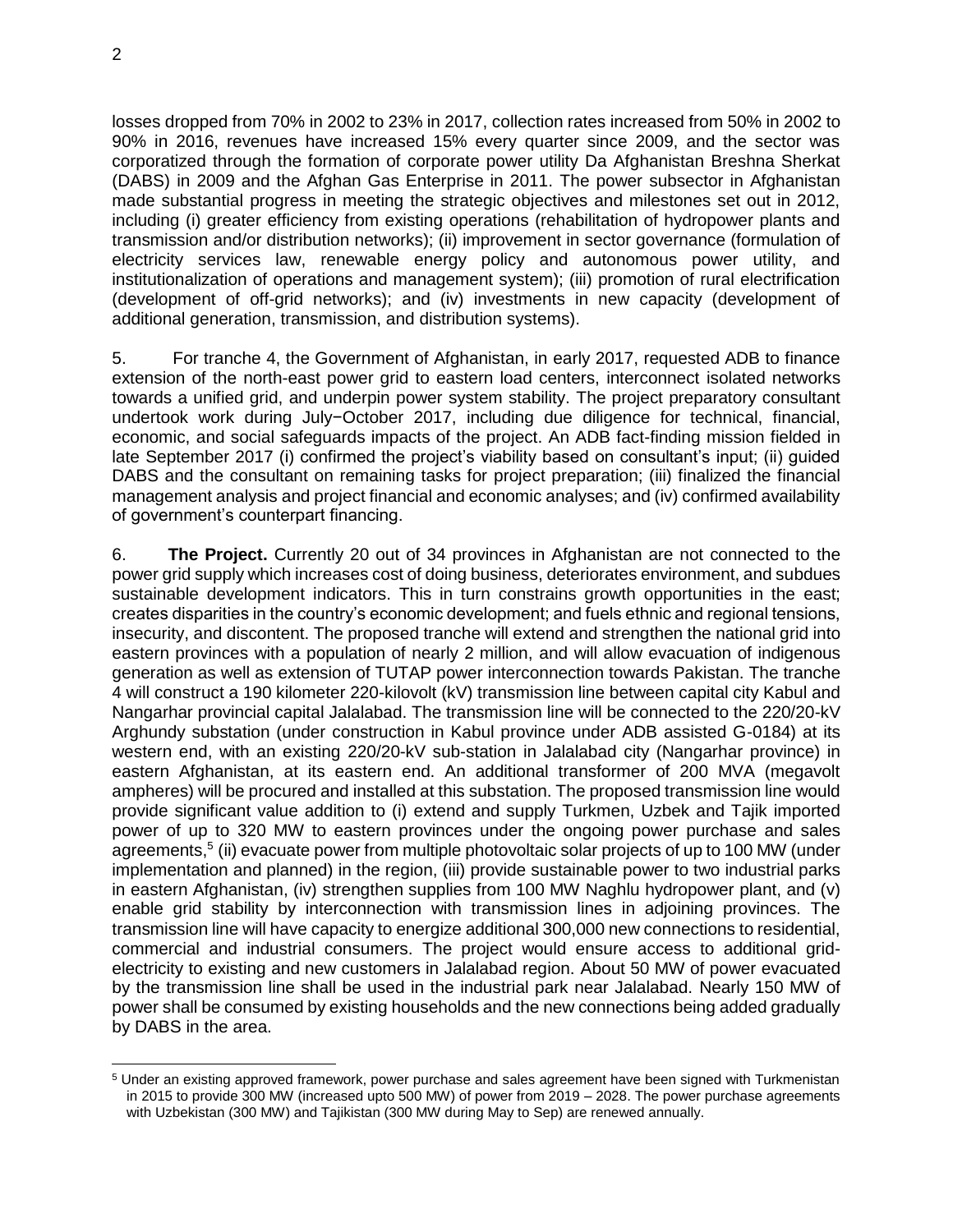# **II. ASSESSMENT OF IMPLEMENTATION**

7. The MFF implementation is satisfactory, albeit slower than expected. Tranches 1 to 4 will be sequentially reinforcing transmission network and stability, expand grid access, and add indigenous renewable energy generation into the Afghan power system to augment grid power supplies. All major contracts under Tranche 1 (Grant 0464/0465) and Tranche 2 (G-0521/0522/0523) will be awarded by December 2017. Tranche 1 has two turnkey construction contracts and three consulting packages. Tranche 2 (Grant 0521/0522/0523) has three turnkey construction contracts. Out of 14 Framework Financing Agreement (FFA) undertakings, 6 have been fully complied with, 7 are ongoing, and only 1 is overdue. The critical reforms including cost reflective tariff, preparation of interim business plan, operations and maintenance strategy, and the electricity services act have all been instituted and adopted. The tariff model and framework will be finalized and adopted in mid-2018, as committed. All tranche 1 and tranche 2 covenants are ongoing, except the submission of annual audited entity financial statements, which will be completed and submitted in Q1 2018. Currently, no environmental or social safeguards issues are outstanding. The environmental and social safeguards documents will be revised and updated upon detailed design by the turnkey contractors. The construction activities related to the five turnkey contracts under Tranches 1 and 2 are expected to begin in end 2017. International consulting firms are being recruited to supervise implementation, prepare future projects, undertake analytical studies, and provide capacity support to the Government. Tranche 3 was approved on 29 September 2017 and awaits effectivity. Upon contracts award, detailed design will be undertaken by the turnkey contractors and all safeguards, including Initial Environmental Examination Reports (IEE) and Land Acquisition and Resettlement Plans (LARP) will be updated and implemented before actual physical construction begins.

8. **Roadmap and Strategic Context**. The NESP road map 2013–2030 focuses on energy supply, transmission and distribution, energy efficiency, reinforcing institutions and private sector participation, capacity support, and regulatory strengthening. <sup>6</sup> To accelerate electrification rate increase, ADB-assisted investments have commissioned 630 kilometers (km) of transmission lines, 15,000 new power connections, and 6 gas wells to produce 1.2 million cubic meters/day. Under implementation projects financed by ADB include construction of 1,100 km of transmission lines, 150,000 new connections, 25 megawatts (MW) of generation capacity, and 2 additional gas wells. These investments will achieve building a 500-kilovolt (kV) transmission ring to supply major load centers and are a significant step towards a unified Afghanistan grid through the installation of converter stations to synchronize Turkmenistan imports with domestic generation and large-scale renewable energy development projects.

9. **Policy Framework**. The government is implementing the energy sector road map, policy framework, and the envisaged investment plan as confirmed in its power sector master plan, 2012–2032 and gas development master plan, 2015–2035, both of which are integrated in the NESP. The enacted Electricity Services Law, 2016, provides a legal and regulatory framework, and a transparent structure for private sector participation.<sup>7</sup> Lessons incorporated from ADB's ongoing investments in Afghanistan's energy sector include the need to (i) finance security, demining, and taxes as part of project costs; (ii) streamline procurement and implementation through the use of turnkey contracting as the default choice, (iii) improve project readiness

 $\overline{a}$  $6$  The NESP has an investment plan of \$10.1 billion, of which \$7.3 billion is for generation and network integration, \$1.7 billion for major transmission links, and \$1.1 billion for subtransmission and distribution in provinces. Because of fiscal challenges, the government is expected to finance less than 5% (\$500 million) of the NESP.

<sup>7</sup> Under the law, the Ministry of Energy and Water (MEW) will initially act as regulator. ADB will provide support to strengthen the tariff determination framework and possible regulatory support, under the MFF.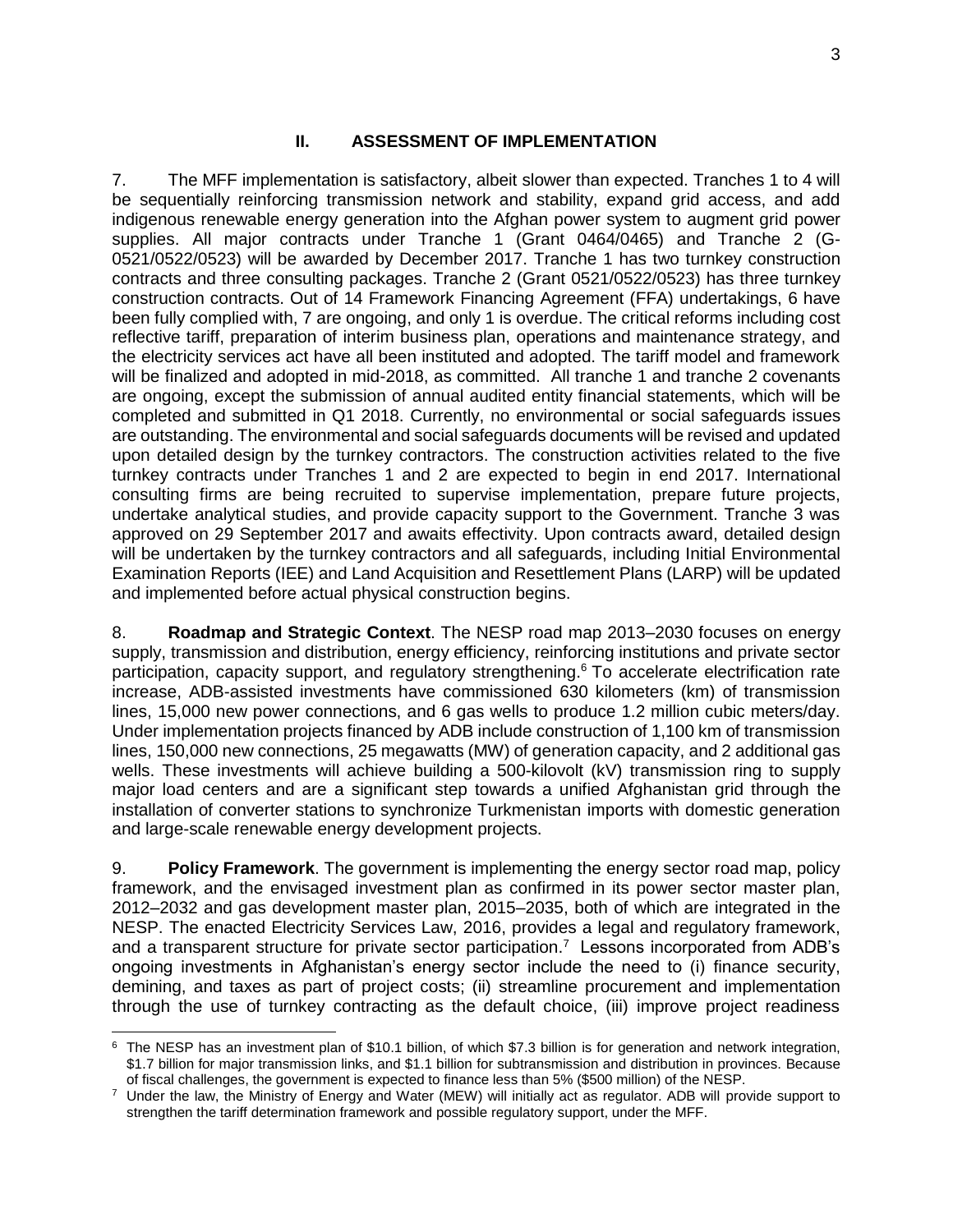through advance actions, (iv) provide tranches flexible to match the country's emerging needs in line with the fragile and conflict affected situation of Afghanistan, and (v) provide capacity support to DABS in technical, financial, planning, operational, and social and environmental safeguards functions. The framework stresses the phased development of renewable energy projects in 15 off-grid provinces,<sup>8</sup> development and certification of gas reserves, and rehabilitation of existing gas wells to support anchor loads and energy-intensive industries, as identified in the gas development master plan.<sup>9</sup>

10. Since 2010, the international program management consultants recruited under the Energy Sector Development Investment Program are providing on-the-job training to DABS personnel in the technical, financial management, procurement, and social safeguards functions.

# **III. PERIODIC FINANCING REQUEST**

# <span id="page-9-1"></span><span id="page-9-0"></span>**A. Impact and Outcome**

11. The project impact is aligned with the improved access to sustainable energy supplies across Afghanistan (National Energy Supply Program and National Infrastructure Development Plan). <sup>10</sup> The outcome is increased imported and indigenous grid power supplies to eastern Afghanistan.

## <span id="page-9-2"></span>**B. Output**

12. The project outputs are (i) transmission line expanded in eastern Afghanistan, and (ii) power distribution capacity increased in Nangarhar province.

## <span id="page-9-3"></span>**C. Investment and Financing Plans**

13. The tranche is estimated to cost \$65.0 million, and will be financed by ADB through AITF resources on a grant basis administered by ADB and by the Government. A summary of the investment plan is in Table 1 and the detailed breakdown is in the Facility Administration Manual (FAM) in Appendix 4.

|   | .                                                            |        |
|---|--------------------------------------------------------------|--------|
|   | Item $a$                                                     | Amount |
| A | Base Cost <sup>b</sup>                                       |        |
|   | <b>Turnkey Contract</b>                                      | 50.00  |
|   | Security and Demining<br>2.                                  | 4.00   |
|   | Land Acquisition and Resettlement<br>3.                      | 4.50   |
|   | Subtotal (A)                                                 | 58.50  |
| В | Contingencies <sup>c</sup><br>6.00                           |        |
| С | Financing Charges During Implementation <sup>d</sup><br>0.50 |        |
|   | Total (A+B+C)                                                | 65.00  |
|   |                                                              |        |

#### **Table 1: Tranche Investment Plan** (\$ million)

 $\overline{a}$ <sup>8</sup> ADB. 2014. *Technical Assistance to the Islamic Republic of Afghanistan for Renewable Energy Development. Manila* (TA 8808-AFG, \$1.0 million, approved on 12 December).

<sup>9</sup> ADB. 2013. *Technical Assistance to the Islamic Republic of Afghanistan for the Gas Development Master Plan.*  Manila (TA 8401, \$1,500,000, approved on 11 July).

<sup>&</sup>lt;sup>10</sup> The National Energy Supply Program is one of 24 national priority programs that have been jointly endorsed by the Government of Afghanistan and the country's international development partners in 2013. The National Infrastructure Plan was endorsed by the Government and donors in 2016.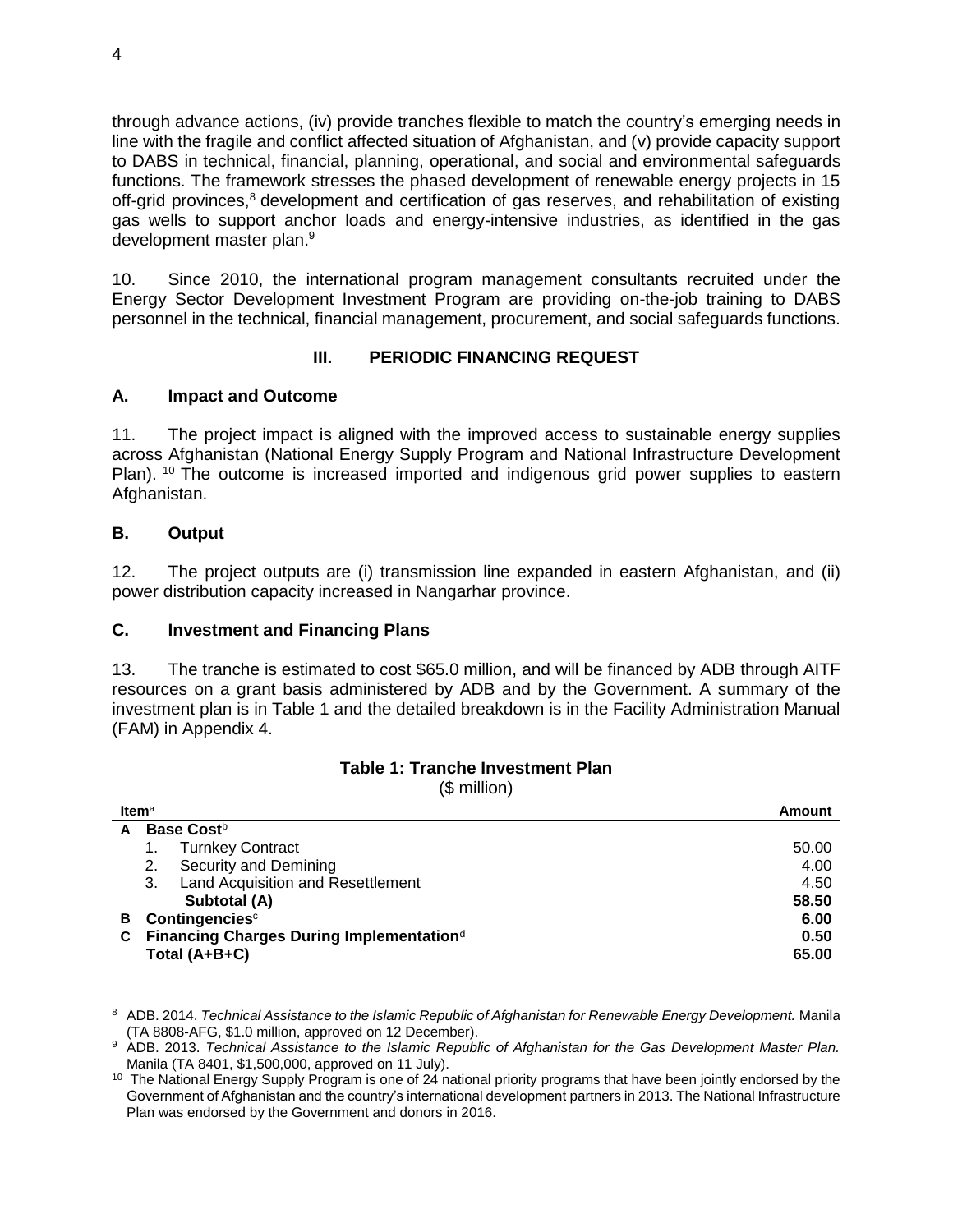<sup>a</sup> Cost estimates include Afghanistan's business receipt tax and sales-type taxes (ranging 4-7%) and duties (10%).

- b In 2017 prices.
- $\degree$  Physical contingencies computed at 8% of the base cost. Price contingencies computed at 0.5% on foreign exchange costs and 5.0% on local currency costs; includes provision for potential exchange rate fluctuations under the assumption of a purchasing power parity exchange rate.
- d Includes interest during construction calculated at an interest rate of 1.0% of the loan between Ministry of Finance and DABS. Interest during construction is capitalized during loan.

Sources: Consultants, DABS, ADB estimates.

14. The financing plan is in Table 2. The Government requested a grant not exceeding \$60.0 million from ADB-managed AITF resources.<sup>11</sup> The grant proceeds will be re-lent to DABS by the Ministry of Finance (MOF) on terms acceptable to ADB, including a financing period of 32 years, an 8–year grace period, an interest rate of 1% per annum during the grace period and 1.5% per annum thereafter. DABS will finance \$5.00 million equivalent to cover costs related to land acquisition and resettlement and the financing charges during implementation. The government requested that ADB finance security costs, local taxes and duties, including business receipts tax and customs payments, consistent with the approach taken with other recent ADB-financed projects in Afghanistan. **12**

| <b>Table 2: Financing Plan</b>                     |              |              |
|----------------------------------------------------|--------------|--------------|
|                                                    | Amount       | Share of     |
| <b>Source</b>                                      | $$$ million) | Total $(\%)$ |
| Afghanistan Infrastructure Trust Fund <sup>a</sup> | 60.0         | 92.30        |
| Government                                         | 5.0          | 7.70         |
| Total                                              | 65.0         | 100.00       |

<sup>a</sup> Financing partners: the governments of Japan, the United Kingdom, and the United States, and the governments of Australia, Belgium, Germany and the Netherlands through the North Atlantic Treaty Organization Afghan National Army Trust Fund. Administered by the Asian Development Bank Sources: Consultants, DABS, ADB estimates.

#### <span id="page-10-0"></span>**D. Implementation Arrangements**

 $\overline{a}$ 

15. DABS, a 100% state-owned corporate entity responsible for power generation, transmission, and distribution in Afghanistan, has been the executing agency for all ADB-assisted projects in Afghanistan since 2008. DABS was incorporated in March 2008 and operationalized on 30 September 2009 through a presidential decree.

16. DABS established a full-time program management office (PMO) in 2009, recruited under ADB's first energy MFF: Energy Sector Development Investment Program (MFF–0026).<sup>13</sup> The PMO is operational and familiar with ADB policies and guidelines. It administers all consulting and

<sup>&</sup>lt;sup>11</sup> AITF is an ADB-administered fund for infrastructure development financing in Afghanistan. The contributors include governments of Germany, Japan, the United Kingdom, the United States, and the Afghan National Army Trust Fund. The \$60 million cofinancing under AITF for Tranche 4 has already been disbursed into ADB account on 10 July 2017. This will be a joint cofinancing, administered by ADB through AITF.

<sup>&</sup>lt;sup>12</sup> See memo approved by ADB President (16 November 2011) and agreement between ADB and the Government of Afghanistan (dated 27 February 2012) on financing of taxes and duties for ADB-assisted projects in Afghanistan; ADB. 2008. *Cost Sharing and Eligibility of Expenditures for ADB Financing. Operations Manual.* Manila (para. 8); and ADB. 2005. *Innovation and Efficiency Initiative, Cost Sharing and Eligibility of Expenditures for Asian Development Bank Financing: A New Approach*. Manila.

<sup>13</sup> ADB. 2008. *Report and Recommendation of the President to the Board of Directors: Proposed Multitranche Financing Facility and Administration of Grant Energy Sector Development Investment Program*. Manila (MFF 0026- AFG, \$570 million, approved on 2 December).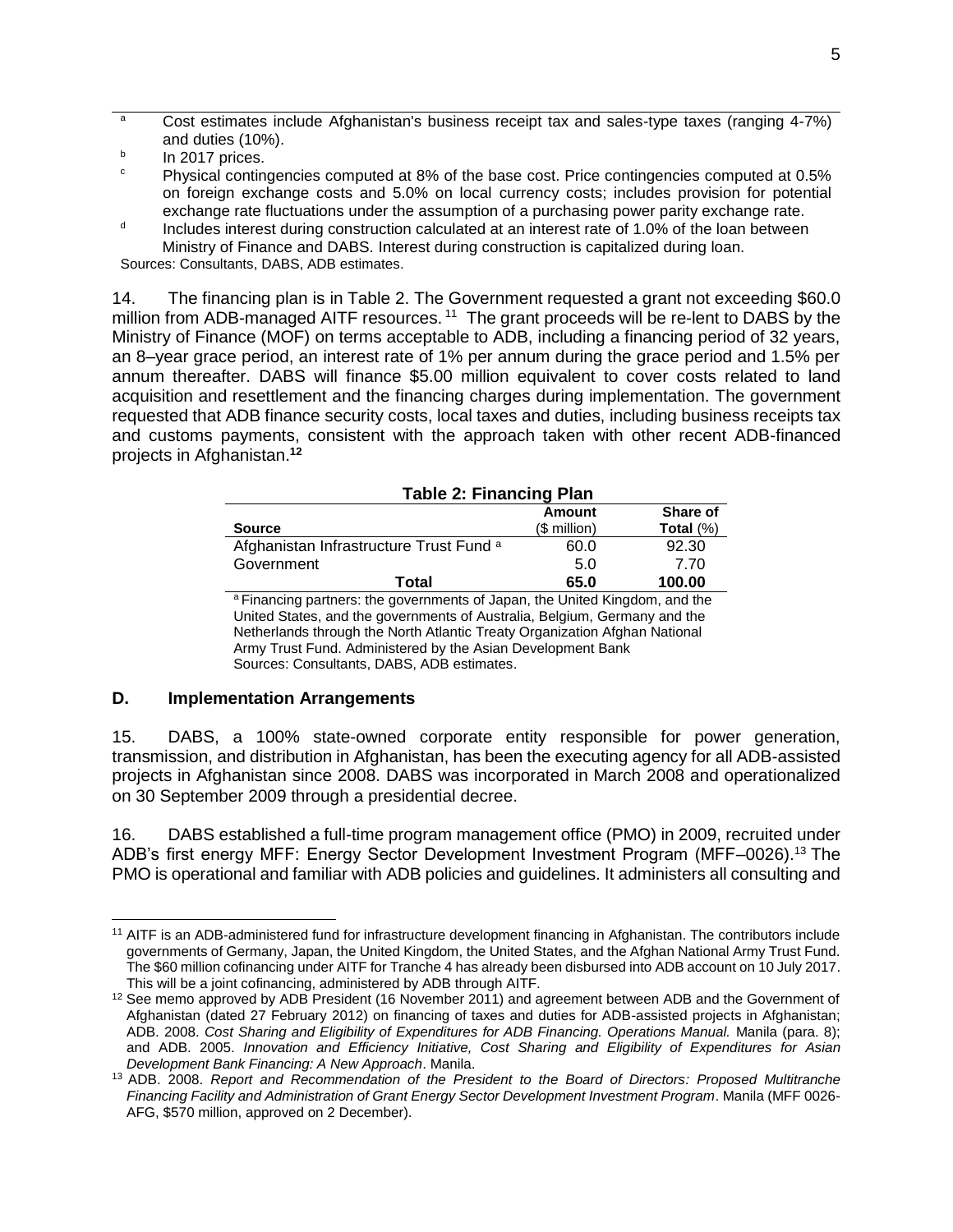procurement contracts and is responsible for preparing project plans, bid evaluation reports, progress reports, applications for withdrawal of funds, and all other reports required by ADB.

17. The project's turnkey contract will be funded by the ADB managed AITF grant. Project implementation supervision, through the PMO in DABS, is financed through Tranche 1 of MFF– 0090, with the assistance of the project implementation consultant engaged under MFF–0090. Project security plan will be prepared by the turnkey contractor, jointly approved and costed by ADB and the Government, and endorsed by the National Security Council in the Office of the President before commencement of project construction activities.

18. Procurement of works and goods will follow ADB's Procurement Guidelines (2015, as amended from time to time) using international competitive bidding for the turnkey contract package. ADB will disburse the funds for the turnkey contract package through direct payment and commitment procedures. The implementation arrangements are summarized in Table 3 and described in detail in the FAM (Appendix 4).<sup>14</sup>

| <b>Aspects</b>            | <b>Arrangements</b>                                                        |                         |                |
|---------------------------|----------------------------------------------------------------------------|-------------------------|----------------|
| Implementation period     | January 2018-May 2022                                                      |                         |                |
| Grant closing date        | 31 December 2021                                                           |                         |                |
| MFF availability period   | 31 December 2025                                                           |                         |                |
| Management                |                                                                            |                         |                |
| Oversight body<br>(i)     | Ministry of Finance, with Deputy Minister of Finance as chair              |                         |                |
| Executing agency<br>(ii)  | Da Afghanistan Breshna Sherkat (Afghanistan's power corporation)           |                         |                |
| (iii) Implementation unit | Program Management Office in DABS                                          |                         |                |
| Procurement               | International competitive                                                  | Single Turnkey Contract | \$50.0 million |
|                           | bidding                                                                    |                         |                |
| Consulting services       | Program Management and Implementation Supervision Consultants were         |                         |                |
|                           | recruited under Tranche 1 of MFF-0090.                                     |                         |                |
| Retroactive financing     | Turnkey contractor will be engaged under advanced contracting. Retroactive |                         |                |
| and/or advance            | financing is not required.                                                 |                         |                |
| contracting               |                                                                            |                         |                |
| <b>Disbursement</b>       | The grant proceeds will be disbursed in accordance with ADB's Loan         |                         |                |
|                           | Disbursement Handbook (2017, as amended from time to time) and detailed    |                         |                |
| .<br>$\sim$ $\sim$ $\sim$ | arrangements agreed upon between the Government and ADB.                   |                         |                |

#### **Table 3: Implementation Arrangements**

ADB = Asian Development Bank, DABS = Da Afghanistan Breshna Sherkat, MFF = multitranche financing facility Source: Asian Development Bank.

## <span id="page-11-0"></span>**E. Project Readiness**

19. Project preparatory consultants conducted due diligence on the project.<sup>15</sup> The government has concurred to the project scope, 4-year implementation schedule, and for DABS to be the executing agency for the project. DABS has an existing PMO that is staffed and operational. DABS has implemented and commissioned nearly 10 such 220-kV transmission line projects since 2009 and is fully versed with the technical and operational aspects of the turnkey contracting. The invitation to bid is scheduled to be released by end December 2017, immediately after the grant signing. ADB-assisted program management and implementation consultants will assist the PMO in bid evaluation and evaluation report preparation. The project has been designed in line with the enhanced Project Delivery Approach paper, including measures to address procurement

 $14$  Facility Administration Manual (accessible from the list of linked documents in Appendix 4).

<sup>&</sup>lt;sup>15</sup> Tranche 1 (G0134) under MFF 0026 Energy Sector Development Investment Program has a component to conduct due diligence and prepare projects that are listed under government's national energy supply program.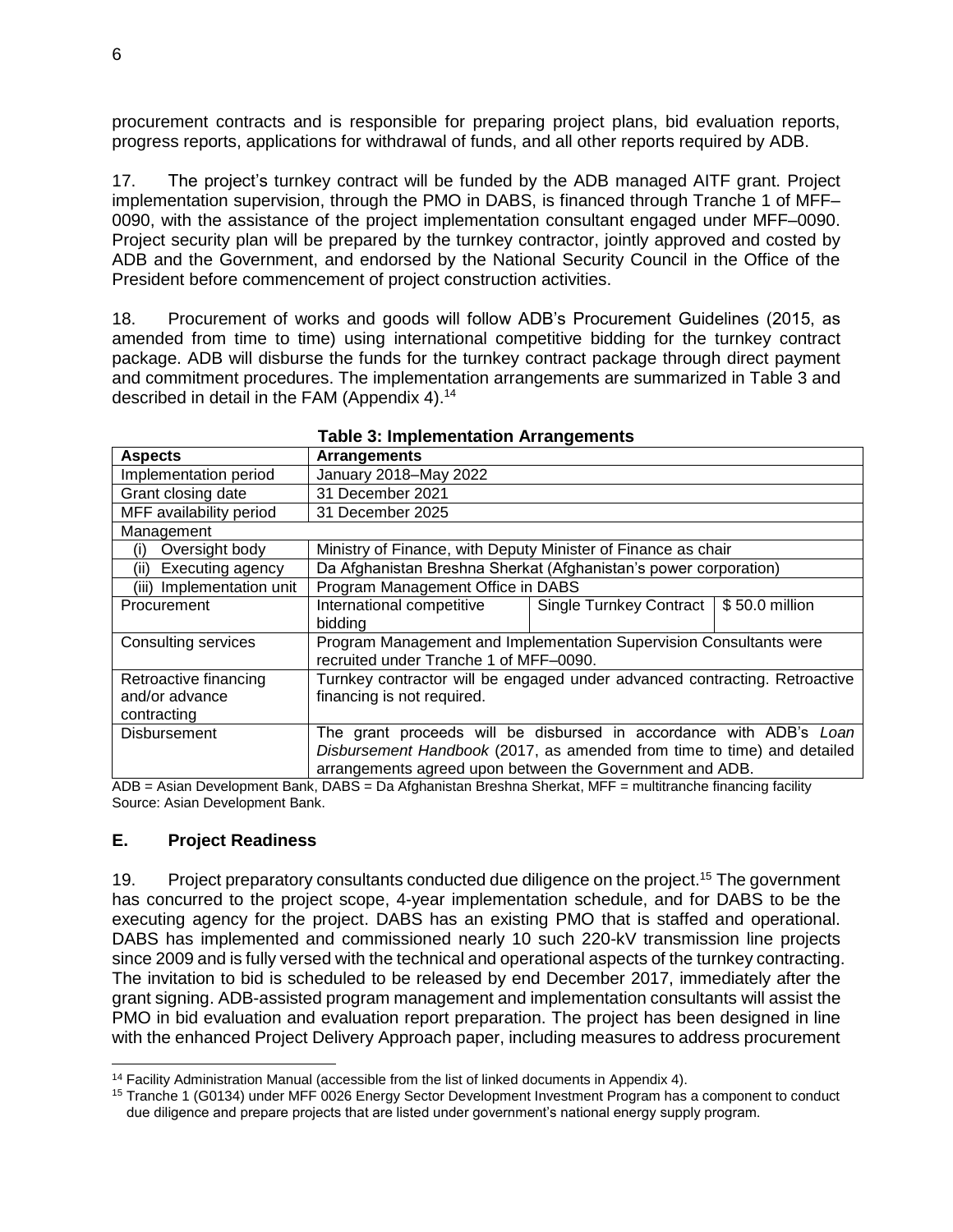(readiness and broadening qualification requirements), security, and PMO capacity.<sup>16</sup> Lessons from the recent findings of the Special Inspector General for Afghanistan Reconstruction (SIGAR) of the United States Government for project monitoring and implementation will be instituted in project cycle and bidding documents. The necessary design consideration due to potential climate change impacts on project infrastructure including higher temperatures and potential flooding is being addressed through bidding documents at detailed design stage.

# <span id="page-12-0"></span>**F. Advance Contracting and Retroactive Financing**

20. The project will be open for international competitive bidding under single stage one envelop procurement modality comprising of one turnkey contract using ADB's standard bidding documents. Bidding documents are expected to be issued by end December 2017. The contract is expected to be awarded and signed in Q2 2018. Retroactive financing is not required for the project.

# **IV. DUE DILIGENCE**

# <span id="page-12-2"></span><span id="page-12-1"></span>**A. Technical**

21. The tranche 4 project extends the country's national power grid into the eastern provinces of Afghanistan. The demand forecast in Afghanistan, confirmed by the power master plan as well as by the project preparatory consultants, justifies the construction of a 220-kV transmission line, with a capacity to evacuate up to 320 MW of power. The requisite load flow studies undertaken by the consultants confirm adequacy of the 220-kV interconnection between Kabul and Jalalabad. Ongoing investments are capable to evacuate and disperse this power across Afghanistan. The 220-kV transmission line would eventually also enable power evacuation from domestic hydro and solar plants in eastern Afghanistan into the national grid. Afghanistan has commissioned nearly 10 such transmission lines and international contractors are under procurement on other ADB and development partner-assisted projects to implement 500-kV and 220-kV transmission lines, as well as converter stations in Afghanistan.

# <span id="page-12-3"></span>**B. Economic and Financial**

22. The main benefit derived from the project is increased grid supply that the imported power and indigenous generation would evacuate into eastern provinces. The analyses compare the incremental costs and benefits of with- and without-project scenarios.

23. A financial evaluation was carried out in accordance with ADB's Guidelines for the Financial Management and Analysis of Projects. Tranche 4 is financially viable with the financial internal rate of return of 6.7%, which is greater than the weighted average cost of capital at 0.65%. A sensitivity analysis found the project's financial viability remained robust in the cases of: (i) 10% increase in capital costs; (ii) 10% increase in operating costs; (iii) 5% increase in power purchase costs, and (iv) one-year delay in completion.

24. The economic evaluation was completed in accordance with ADB's Guidelines for the Economic Analysis of Projects. The economic internal rate of return of 12.3% justifies the viability of Tranche 4. A sensitivity analysis found the project's economic viability remained robust in the cases of: (i) 10% increase in capital costs; (ii) 10% decrease in operating costs; (iii) 5% increase

<sup>16</sup> ADB. 2016. *Afghanistan: Enhanced Project Delivery Approach Paper*. Manila.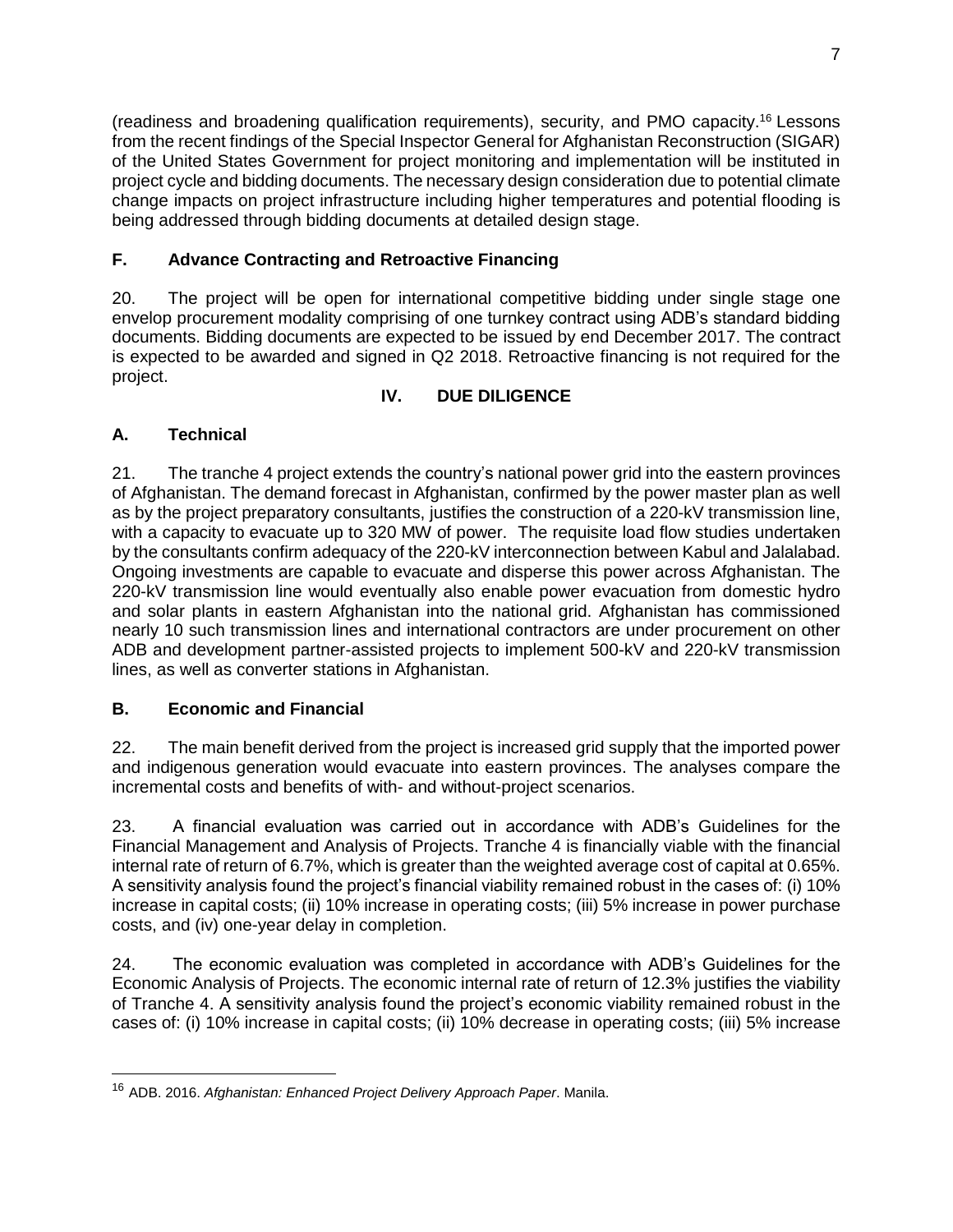in power purchase costs, (iv) one year delay in completion, and (v) 5% decrease in benefits, with the results comparing favorably with the economic opportunity cost of capital of 9.0% in all cases.

# <span id="page-13-0"></span>**C. Governance**

25. Financial management assessment (FMA) and procurement capacity assessments were undertaken for DABS in 2017. The FMA found that DABS has not been following the International Financial Reporting Standards (IFRS). The FMA states that pre-mitigation risks are substantial for the program, however necessary reforms are underway to mitigate these risks. DABS' annual financial statements from Fiscal Year (FY) 2010 to FY 2015, have been audited with disclaimers and qualified opinions. The annual financial statements for FY 2016 and FY 2017 have not yet been audited due to delayed recruitment of new auditor, which is expected in Q1 2018. The asset revaluation, one of the items under the reform program, was completed during financial year 2016.<sup>17</sup> The project financial statements, except for FY 2016, have also been prepared, audited, and submitted to ADB since 2010. The 2017 procurement capacity assessment confirms that the country's procurement system is weak but improving. The National Procurement Authority, established in 2015, undertakes due diligence for approval of all contract packages, chaired by the Afghan President. DABS has been implementing donor-assisted projects, including ADB and the World Bank, and the PMO is extremely proficient with procurement procedures of donors.

26. DABS's financial performance is projected to be stable, with strong liquidity position, to support the project's operations and maintenance cost. The total profit including donation income grew by 1.5 times in 2011-2015, reaching 12% of total revenues of DABS. The share of international aid will continue an important contribution to DABS's capital investment to enable the company run sustainably. DABS's current capital investment includes grants and loans from the government and is projected for next 5 years. The United States government is implementing a capacity support component in DABS to introduce a new accounting manual and system.

27. Tranche 1 of the MFF is supporting DABS to update its business plan and develop tariff model and framework by 30 June 2018. Adequate financial covenants (profitability and operational ratios) and operational covenants (technical, tariff, and loss reduction) will be instituted in subsequent tranches, following the completion of business plan and findings of the tariff model.

28. ADB's Anticorruption Policy (1998, as amended to date) was explained to and discussed with the government and DABS. The specific requirements and supplementary measures are detailed in the updated FAM (Appendix 4).

# <span id="page-13-1"></span>**D. Poverty, Social, and Gender Dimensions**

29. The project will increase grid connectivity and substitute diesel generators with imported power supplies from Turkmenistan, Uzbekistan and Tajikistan to improve the socioeconomic conditions and the environment, reduce the cost of doing business and cut poverty. The project does not entail direct impacts on affordability or operational employment opportunities. During construction, the contractor will ensure equal opportunities for all social groups, equal pay for equal work regardless of gender, and prohibition of child labor.

 $\overline{a}$ 

<sup>&</sup>lt;sup>17</sup> The basis of qualified opinion in 2014 and 2015 was mainly due to no reliable information of existence, accuracy and completeness of the property, plant and equipment.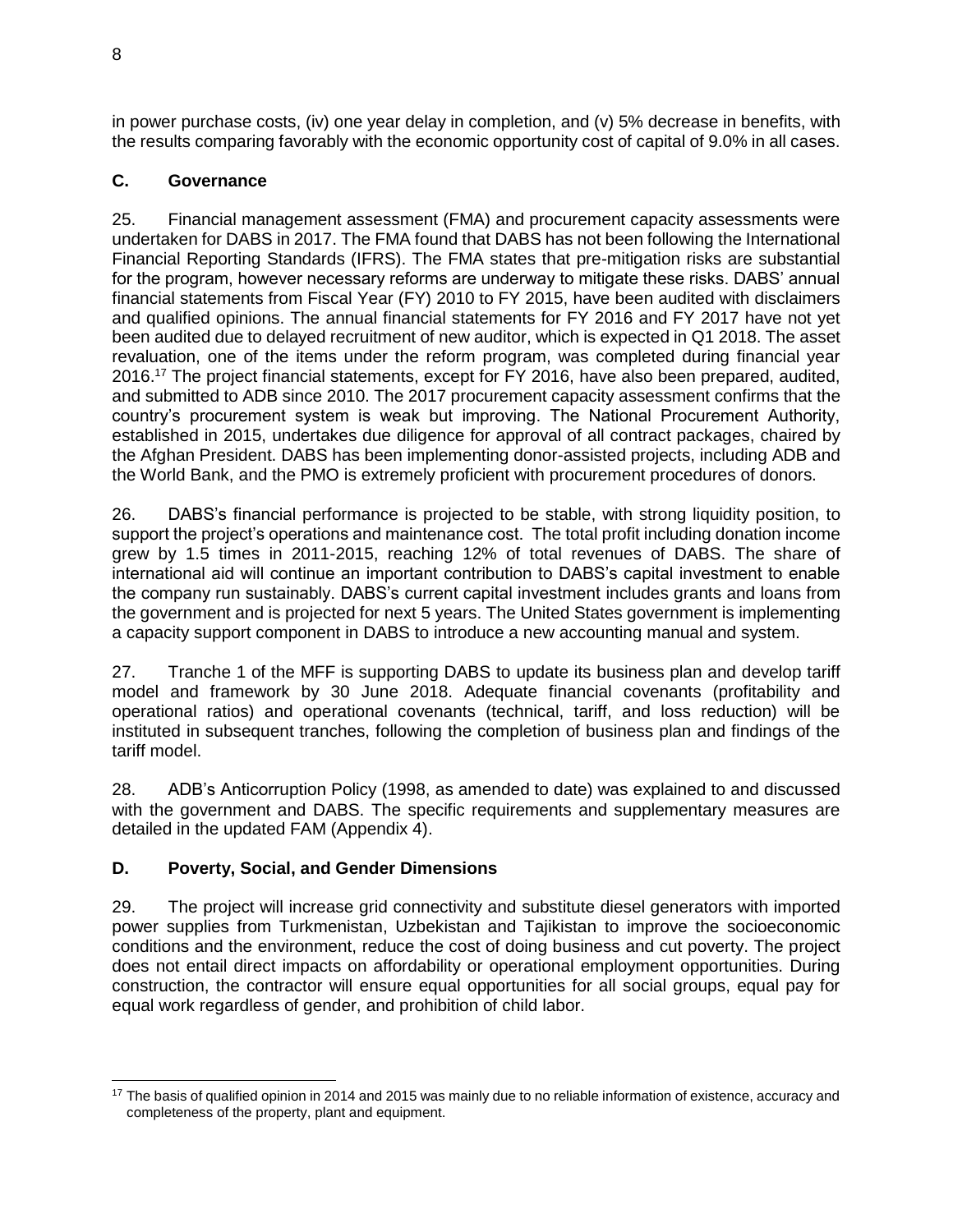30. The MFF and tranche 4 are categorized as No Gender Elements; therefore, gender monitoring is not required. The benefits of electrification will benefit all, regardless of gender. The rural women engaged in agriculture will benefit from sustainable power supplies. The project will ensure adequate participation of women during implementation and operational stages. Further, recruitment of qualified women in DABS PMO has been institutionalized.

31. Under the security and demining component, utilizing the FCAS approach, the project will allocate funds for community development to mitigate security risks and political grievances by creating goodwill and direct ownership for the project within communities in the provinces. Gender equity and women empowerment will be ensured during the process.

# <span id="page-14-0"></span>**E. Safeguards**

32. **Environment.** Tranche 4 is classified category B for the environment. DABS has updated the Environmental Review and Assessment Framework for the MFF and has prepared an initial environmental examination (IEE) report for the project, including an environmental management plan (EMP) in accordance with ADB's Safeguard Policy Statement (2009). It was disclosed on ADB's website on 31 October 2017. The environmental impacts are envisaged as site-specific and temporary that can be mitigated by EMP implementation. These primarily include ground clearing (removal of vegetative cover), vehicular and pedestrian traffic, borings for geotechnical surveys, fugitive dust, acoustic noise, visual and drilling to characterize subsurface conditions (e.g., soils, depth to groundwater) effect of electromagnetic fields and physical cultural resources. Due to challenging security environment, only 4 scoping sessions and preliminary group discussions were held in September 2017 with local communities of Kabul and Jalalabad districts. Detailed public consultations prior to construction will enable to update the IEE and EMP. EMP will be updated upon completion of detailed design by the turnkey contractor. EMP implementation will be reported to ADB through semiannual environmental monitoring reports. International environmental consultants will continue capacity support of DABS. Initial climate change screening has rated the project as medium risk and foundation design of pylon structures will mitigate these risks. The broader and comprehensive climate risk assessment will be undertaken during the detailed design stage of the project.

33. **Resettlement.** The project is category B for involuntary resettlement. Based on the preliminary project design, a land acquisition and resettlement plan (LARP) for tranche 4 has been prepared in consultation with potentially affected households. The land acquisition and resettlement framework (LARF) is also updated and both documents were disclosed on ADB's website on 31 October 2017, in accordance with the SPS. Initial survey suggests that nearly 374 households comprising 1,870 people will be affected. However, only 7 households comprising 35 people may potentially experience severe impacts in terms of physical displacement. Once the contractor completes the detailed design including optimum line route and all tower locations, DABS will update the LARP with a relocation plan of affected households and submit to ADB for approval. No civil works will start until the LARP is fully implemented by DABS. Implementation of the LARP will be monitored semiannually with reports submitted to ADB for its review.

34. **Indigenous peoples**. Tranche 4 is category C for indigenous peoples. The field survey found that no ethnic minority, as defined by SPS, is involved or affected.

35. DABS will develop and implement an appropriate corrective action plan agreed upon with ADB to rectify any default on the safeguard requirements covenanted in the legal agreements or any other failure to comply with safeguards. These reports and any corrective action plans submitted by DABS during implementation will be disclosed on ADB's website.